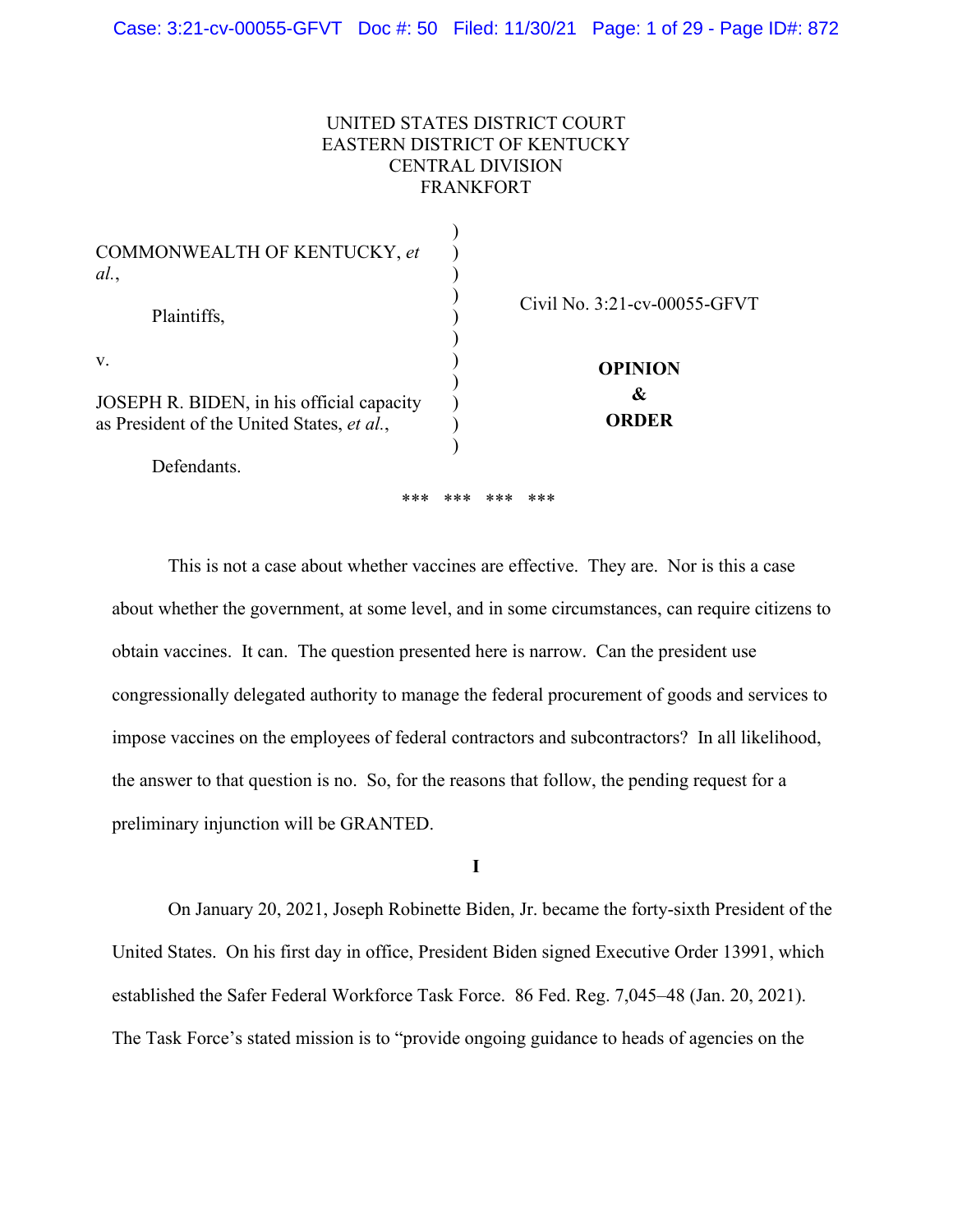operation of the Federal Government, the safety of its employees, and the continuity of Government functions during the COVID–19 pandemic." *Id.* at 7,046.

 On September 9, 2021, President Biden signed Executive Order 14042. 86 Fed. Reg. 50,985–88 (Sept. 9, 2021). Executive Order 14042 mandated the Safer Federal Workforce Task Force to provide Guidance regarding "adequate COVID–19 safeguards" by September 24, 2021, that would apply to all federal contractors and subcontractors. *Id.* at 50,985. According to the Department of Labor, "workers employed by federal contractors" make up "approximately onefifth of the entire U.S. labor force." United States Department of Labor, *History of Executive Order 11246*, https://www.dol.gov/agencies/ofccp/about/executive-order-11246-history (last visited Nov. 24, 2021).For Kentucky, Ohio, and Tennessee, federal contracting is a multibillion-dollar industry. [R. 32 at 4.] The executive order specified that the Guidance would be mandatory at all "contractor or subcontractor workplace locations" so long as the Director of the Office of Management and Budget approved the Guidance and determined that it would "promote economy and efficiency in Federal contracting." 86 Fed. Reg. at 50,985.Furthermore, the executive order applies to "any new contract; new contract-like instrument; new solicitation for a contract or contract-like instrument; extension or renewal of an existing contract or contract-like instrument; and exercise of an option on an existing contract or contract-like instrument." *Id.* at 50,986.<sup>1</sup>

On September 24, the Safer Federal Workforce Task Force issued its Guidance pursuant to Executive Order 14042. *See* Safer Federal Workforce Task Force, *COVID–19 Workplace* 

<sup>&</sup>lt;sup>1</sup> President Biden made clear his intentions in signing Executive Order 14042 in a speech to the American Public. On the day that President Biden signed Executive Order 14042, he stated that earlier in the day he had signed an executive order requiring all federal contractors to be vaccinated. Joseph Biden, Remarks at the White House (Sept. 9, 2021), https://www.whitehouse.gov/briefing-room/speeches-remarks/2021/09/09/remarks-by-president-biden-onfighting-the-covid-19-pandemic-3/.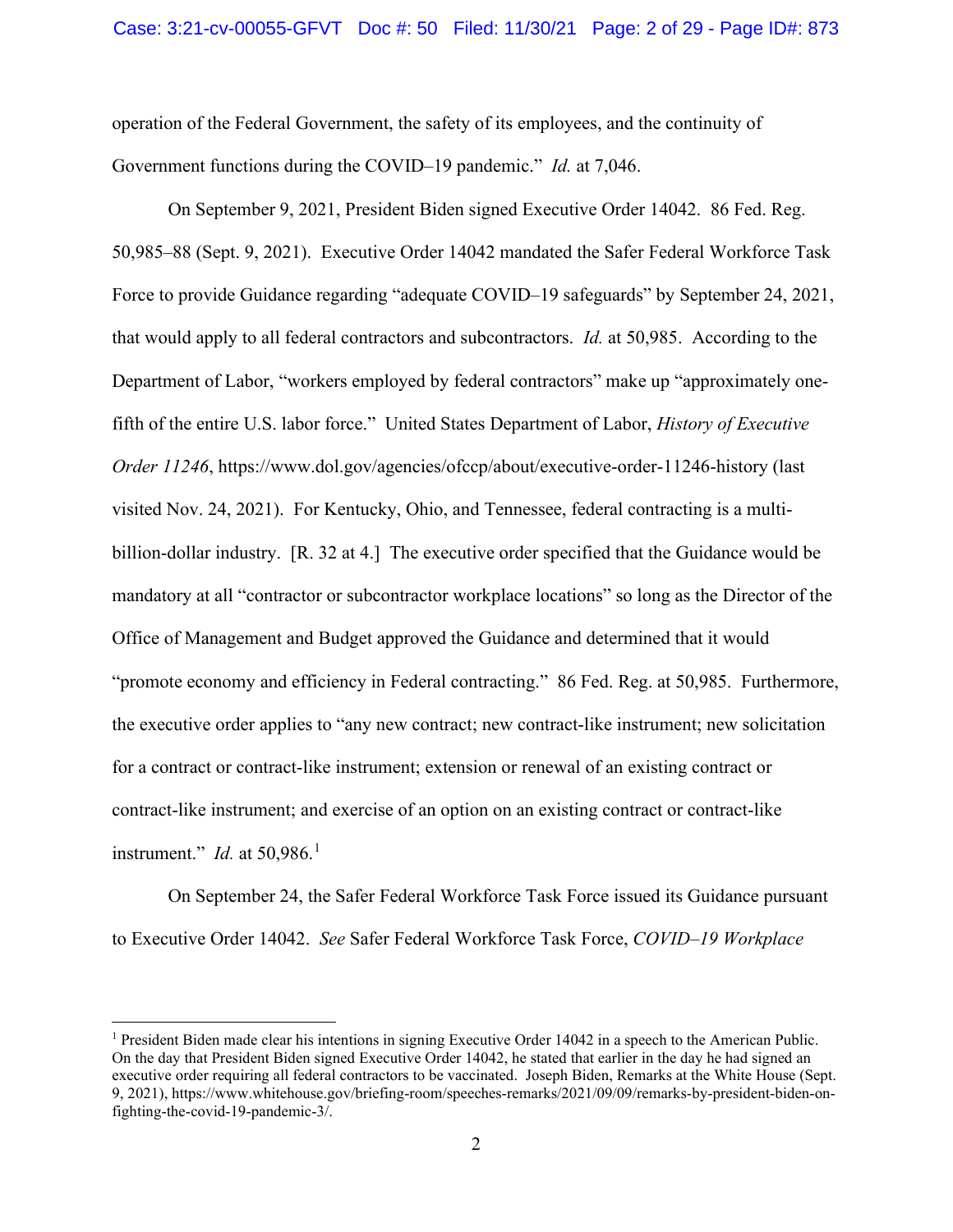## *Safety: Guidance for Federal Contractors and Subcontractors*,

https://www.saferfederalworkforce.gov/downloads/Draft%20contractor%20guidance%20doc\_20 210922.pdf (last visited Nov. 24, 2021). The Guidance requires all "covered contractors"<sup>2</sup> to be fully vaccinated by December 8, 2021,<sup>3</sup> unless they are "legally entitled to an accommodation." *Id.* at 1. The Guidance applies to all "newly awarded covered contracts" at any location where covered contract employees work and covers "any full-time or part-time employee of a covered contractor working on or in connection with a covered contract or working at a covered contractor workplace." *Id.* at 3–5.

 On September 28, the Director of the OMB, "determined that compliance by Federal contractors and subcontractors with the COVID–19 workplace safety protocols detailed in that guidance will improve economy and efficiency by reducing absenteeism and decreasing labor costs for contractors and subcontractors working on or in connection with a Federal Government contract." 86 Fed. Reg. 53,692.

 Executive Order 14042 tasked the Federal Acquisition Regulatory Council with "amend[ing] the Federal Acquisition Regulation." 86 Fed. Reg. 50,986. The Federal Acquisition Regulation is a set of policies and procedures that governs the drafting and procurement processes of contracts for all executive agencies. *See* United States General Services Administration, *Federal Acquisition Regulation (FAR)*, https://www.gsa.gov/policyregulations/regulations/federal-acquisition-regulation-far (last visited Nov. 24, 2021). On

<sup>&</sup>lt;sup>2</sup> A covered contractor is "a prime contractor or subcontractor at any tier who is party to a covered contract." Safer Federal Workforce Task Force, *COVID–19 Workplace Safety: Guidance for Federal Contractors and Subcontractors*, at 3.<br><sup>3</sup> The deadline for full vaccination has been delayed until January 18, 2022. This means that covered contractors

would need to receive their Johnson & Johnson vaccine or the second dose of a Pfizer or Moderna vaccine by January 4 to be fully vaccinated by January 18. *See* The White House, *Fact Sheet: Biden Administration Announces Details of Two Major Vaccination Policies*, https://www.whitehouse.gov/briefing-room/statementsreleases/2021/11/04/fact-sheet-biden-administration-announces-details-of-two-major-vaccination-policies/ (last visited Nov. 24, 2021).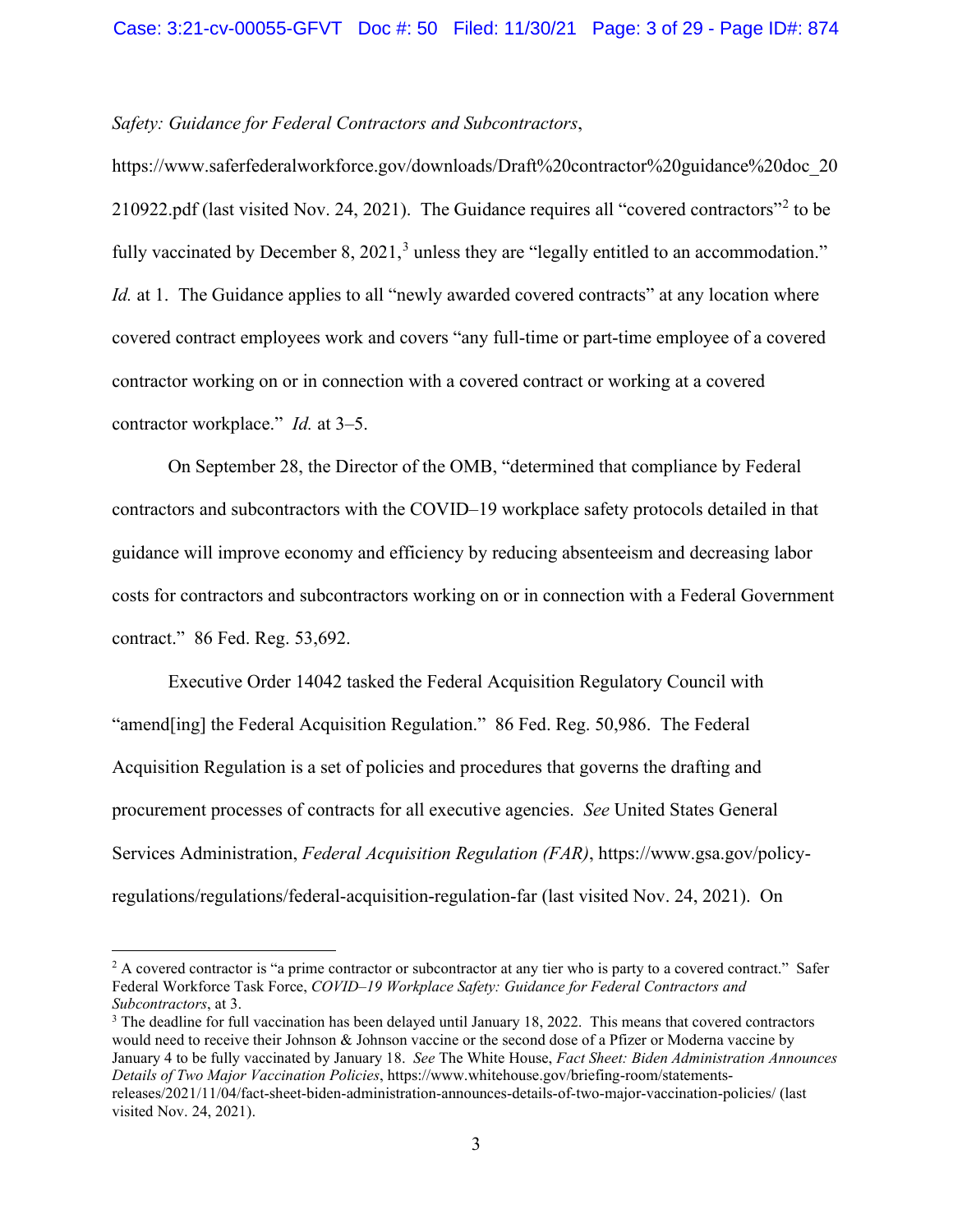September 30, the Federal Acquisition Regulatory Council issued Guidance in the form of a memo to assist agencies responsible for mandating contractor and subcontractor compliance with the vaccination requirement until the Federal Acquisition Regulation can be officially amended. *See* FAR Council Guidance, https://www.whitehouse.gov/wp-content/uploads/2021/09/FAR-Council-Guidance-on-Agency-Issuance-of-Deviations-to-Implement-EO-14042.pdf (last visited Nov. 24, 2021). The vaccine requirement officially only applies to contracts awarded (1) on or after November 15; (2) "new solicitations issued on or after October 15"; and (3) extensions to or renewals of existing contracts exercised on or after October 15." *Id.* at 2. However, the Federal Acquisition Regulatory Council attached a deviation clause to the Guidance that contractors were encouraged to insert into their current contracts. *Id.* at 4–5.

 Plaintiffs filed their Complaint on November 4, and on November 8, Plaintiffs filed a temporary restraining order and preliminary injunction asking this court to enjoin the federal contractor vaccine mandate. [R. 12 at 31.] Plaintiffs argue that Defendants' actions were contrary to procedure, arbitrary and capricious, and violated the U.S. Constitution. *Id.* at 9–10. On November 9, the Court held a telephonic conference with the parties, and with no objection from the parties, denied Plaintiffs' temporary restraining order and construed the motion as one for a preliminary injunction only.<sup>4</sup> The Court set briefing deadlines for the parties and scheduled a hearing for Thursday, November 18. [R. 16; R. 17.] On November 10, the OMB Director issued a revised Determination that (1) revoked the prior OMB Determination; (2) provided

<sup>4</sup> Courts frequently construe joint TRO and preliminary injunction motions as a motion for a preliminary injunction only and deny the TRO as moot. *See Ranchers-Cattlemen Action Legal Fund v. Perdue*, 2017 WL 2671072, at \*1 (D. Mont. June 21, 2017) (denying TRO as moot and addressing as preliminary injunction only); *Justice Res. Ctr. v. Louisville-Jefferson Cnty. Metro. Gov't*, 2007 WL 1302708, at \*5 (W.D. Ky. Apr. 30, 2007) (denying plaintiffs' request for a temporary restraining order and focusing only on plaintiffs' motion for a "temporary injunction," which the court construed as a motion for preliminary injunction because defendant was given notice and opportunity to respond to Plaintiff's request); *New England Health Care v. Rowland*, 170 F. Supp. 2d 199, 201 n.2 (D. Conn. 2001) (denying TRO as moot after setting hearing on a preliminary injunction).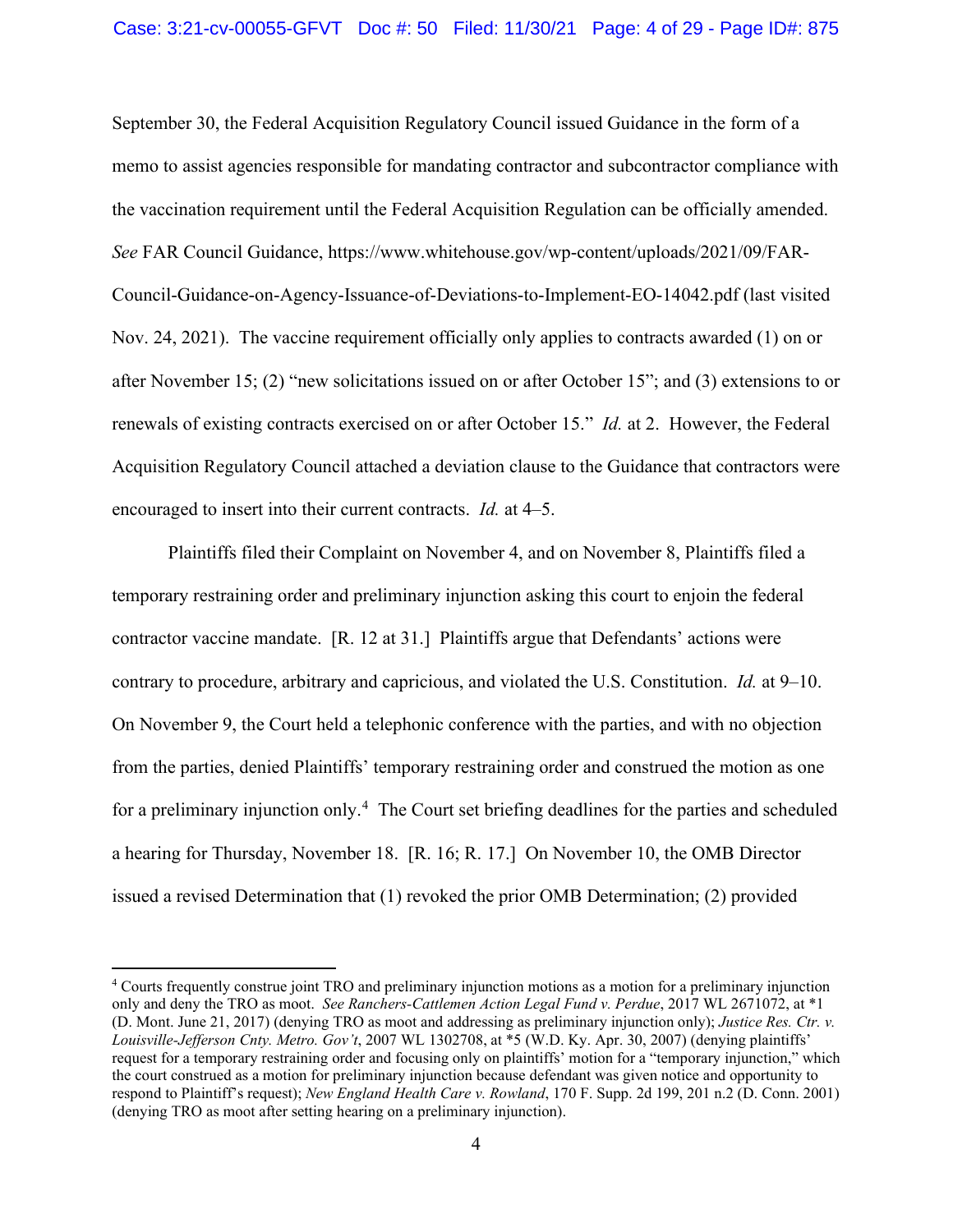additional reasoning and support for how the Contractor Guidance will promote economy and efficiency in government contracting; and (3) gave covered contractors additional time to comply with the vaccination requirement. *See* 86 Fed. Reg. 63,418. On November 15, in light of the revised Determination, Plaintiffs filed an Amended Complaint. [R. 22.] Defendants filed a response in opposition to Plaintiffs' preliminary injunction on November 16, Plaintiffs replied on November 17, and the Court held a hearing with the parties on November 18. [R. 27; R. 32; R. 41.]

# **II**

## **A**

An initial matter is the question of standing. *Town of Chester, N.Y. v. Laroe Estates, Inc.*, 137 S. Ct. 1645, 1650 (2017) ("a plaintiff must demonstrate standing for each claim he seeks to press and for each form of relief that is sought") (quoting *Davis v. Fed. Election Comm'n*, 554 U.S. 724, 734 (2008)); *see also DaimlerChrysler Corp. v. Cuno*, 547 U.S. 332, 352 (2006). "At least one plaintiff must have standing to seek each form of relief requested in the complaint." *Town of Chester, N.Y.*, 137 S. Ct. at 1651.

 Standing is a threshold inquiry in every federal case that may not be waived by the parties. *See, e.g., Warth v. Seldin*, 422 U.S. 490, 498 (1975); *Planned Parenthood Ass'n of Cincinnati, Inc. v. Cincinnati*, 822 F.2d 1390, 1394 (6th Cir. 1987). "To satisfy the 'case' or 'controversy requirement' of Article III, which is the 'irreducible constitutional minimum' of standing, a plaintiff must, generally speaking, demonstrate that he has suffered an 'injury in fact,' that the injury is 'fairly traceable' to the actions of the defendant, and that the injury will likely be redressed by a favorable decision." *Bennett v. Spear*, 520 U.S. 154, 162 (1997) (citations omitted). Plaintiffs' injury-in-fact must be both particularized and concrete. *Spokeo, Inc. v.*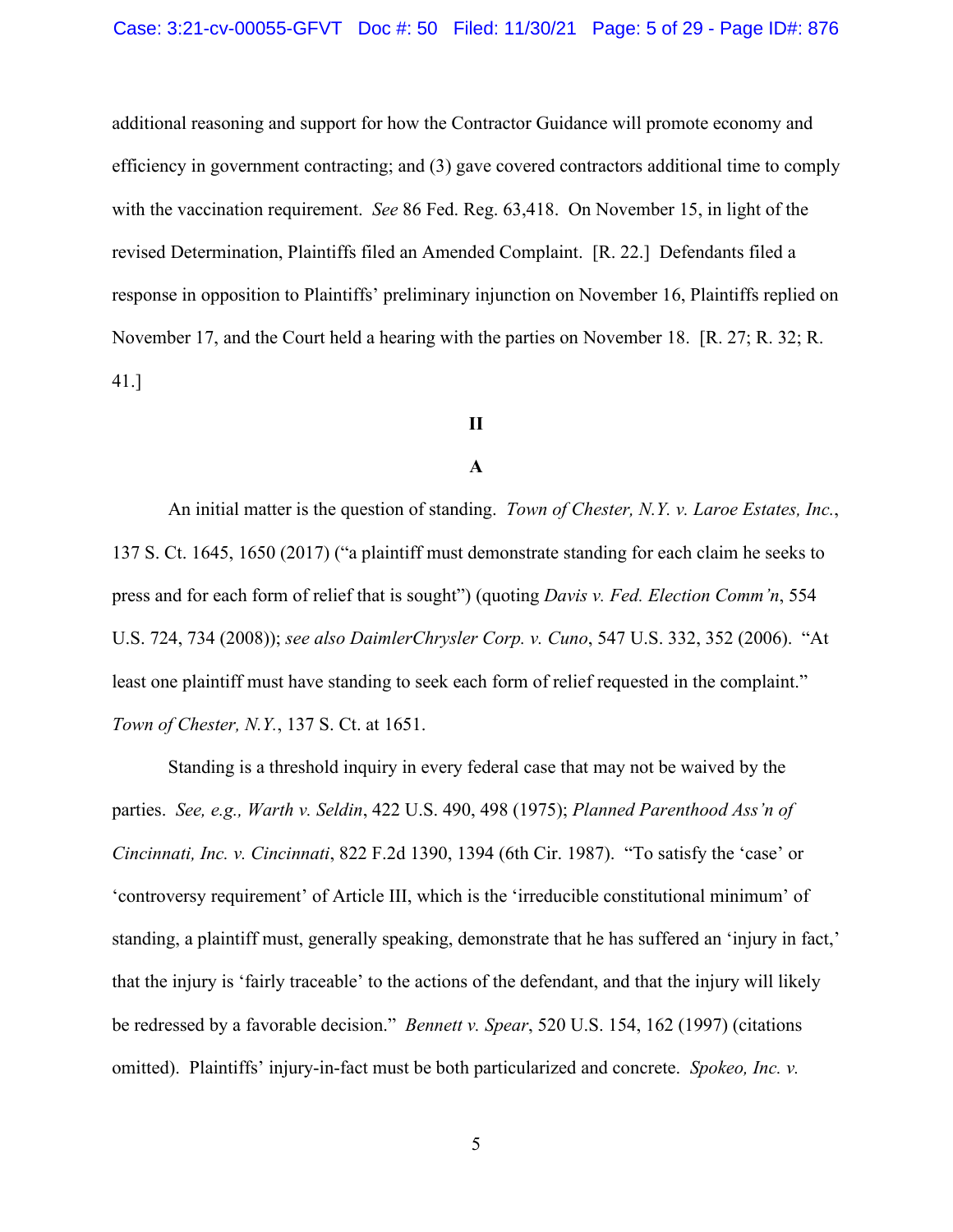*Robins*, 136 S. Ct. 1540, 1545 (2016) (citing *Friends of the Earth, Inc. v. Laidlaw Envtl. Servs. (TOC), Inc.*, 528 U.S. 167, 180–81 (2000)). "For an injury to be particularized, it must affect the plaintiff in a personal and individual way." *Id.* at 1548 (internal quotation marks omitted). Further, a "concrete" injury is a de facto injury that actually exists. *Id.* Finally, "a plaintiff must also establish, as a prudential matter, that he or she is the proper proponent of the rights on which the action is based." *Haskell v. Washington Twp.*, 864 F.2d 1266, 1275 (6th Cir. 1988) (citations omitted).

Here, Defendants argue that (1) Plaintiffs have failed to provide proof in either their Complaint or Amended Complaint that any state agency or subdivision will be affected by the vaccine mandate; and (2) Plaintiffs lack standing to challenge the FAR Memo under the redressability prong. [R. 27 at 17–19.] Under the first argument, Defendants argue that none of the contracts Plaintiffs provide in their briefing are actually covered by the vaccine mandate because they are present and not future contracts and are merely requests for bilateral modification. *Id.* at 18–19. Defendants argue that "[a]sking to change a contract term is not a cognizable harm." *Id.* at 19.

 Although the Plaintiffs did not provide an example of a new contract that is subject to the mandate in their briefing, the Court finds that Plaintiffs satisfy standing as to this argument for multiple reasons. States are "entitled to special solicitude in the standing analysis." *Massachusetts v. E.P.A.*, 549 U.S. 497, 520 (2007). And States are permitted "to litigate as *parens patriae* to protect quasi-sovereign interests—i.e., public or governmental interests that concern the state as a whole." *Id.* at 520 n.17 (quoting R. Fallon, D. Meltzer, & D. Shapiro, *Hart & Wechsler's The Federal Courts and the Federal System* 289 (5th ed. 2003)).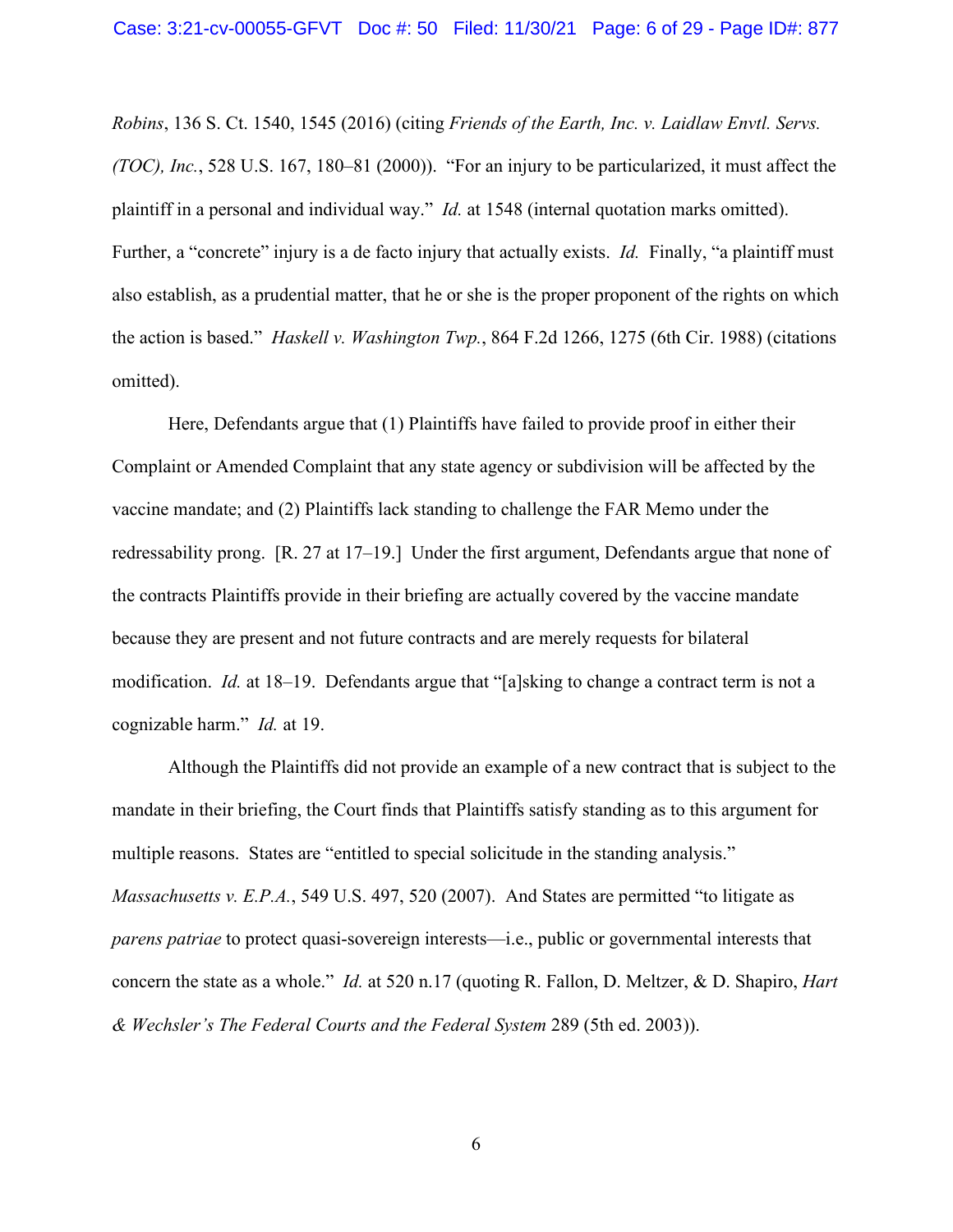In 2020, according to the federal government's System for Award Management, which tracks federal contracts, \$10,221,706,227 worth of federal contracts were performed in Kentucky, and \$9,934,033,221 worth of federal contracts were held by vendors located in Kentucky, including numerous state agencies.<sup>5</sup> [R. 22 at 13 (citing SAM.gov).] In 2020, Ohio was the place of performance for \$8,935,417,106 worth of federal contracts, and \$12,498,379,202 worth of federal contracts were held by vendors located in Ohio, including Ohio agencies. *Id.* at 14. And in 2020, Tennessee was the place of performance for \$10,258,679,277 worth of federal contracts, and \$10,010,028,677 worth of federal contracts were held by Tennessee vendors, including Tennessee agencies. *Id.* 

"When a claim involves a challenge to a future contracting opportunity, the pertinent question is whether Plaintiffs ha[ve] made an adequate showing that sometime in the relatively near future [they] will bid on another Government contract." *Adarand Contractors, Inc. v. Pena*, 515 U.S. 200, 211 (1995). As the facts above indicate, federal contracts bring in billions of dollars to the states of Kentucky, Ohio, and Tennessee annually, and there is every indication that federal contractors and subcontractors throughout Kentucky, Ohio, and Tennessee will continue bidding for new contracting opportunities.<sup>6</sup> *But see Hollis v. Biden*, 2021 WL 5500500 (N.D. Miss. Nov. 23, 2021) (finding institutions who are "likely to be recipients of" future federal contracts lacked standing to challenge Executive Order 14042).Therefore, given that the OMB's latest Determination on the matter is only a couple of weeks old, it seems disingenuous of Defendants to argue that because Plaintiffs do not yet have an example of a new contract

 $<sup>5</sup>$  As both parties declare in their briefing, the Court may take judicial notice of factual information located on</sup> government websites. *See Twumasi-Ankrah v. Checkr, Inc.*, 954 F.3d 938, 947 n.3 (6th Cir. 2020) (Bush, J., dissenting).

<sup>6</sup> This also applies to the two Sheriff Plaintiffs, Frederick W. Stevens and Scott A. Hildenbrand, who are suing in their official capacities as sheriffs for the Seneca County and Geauga County Sheriff's Offices, respectively. [*See* R. 12-2; R. 12-3.]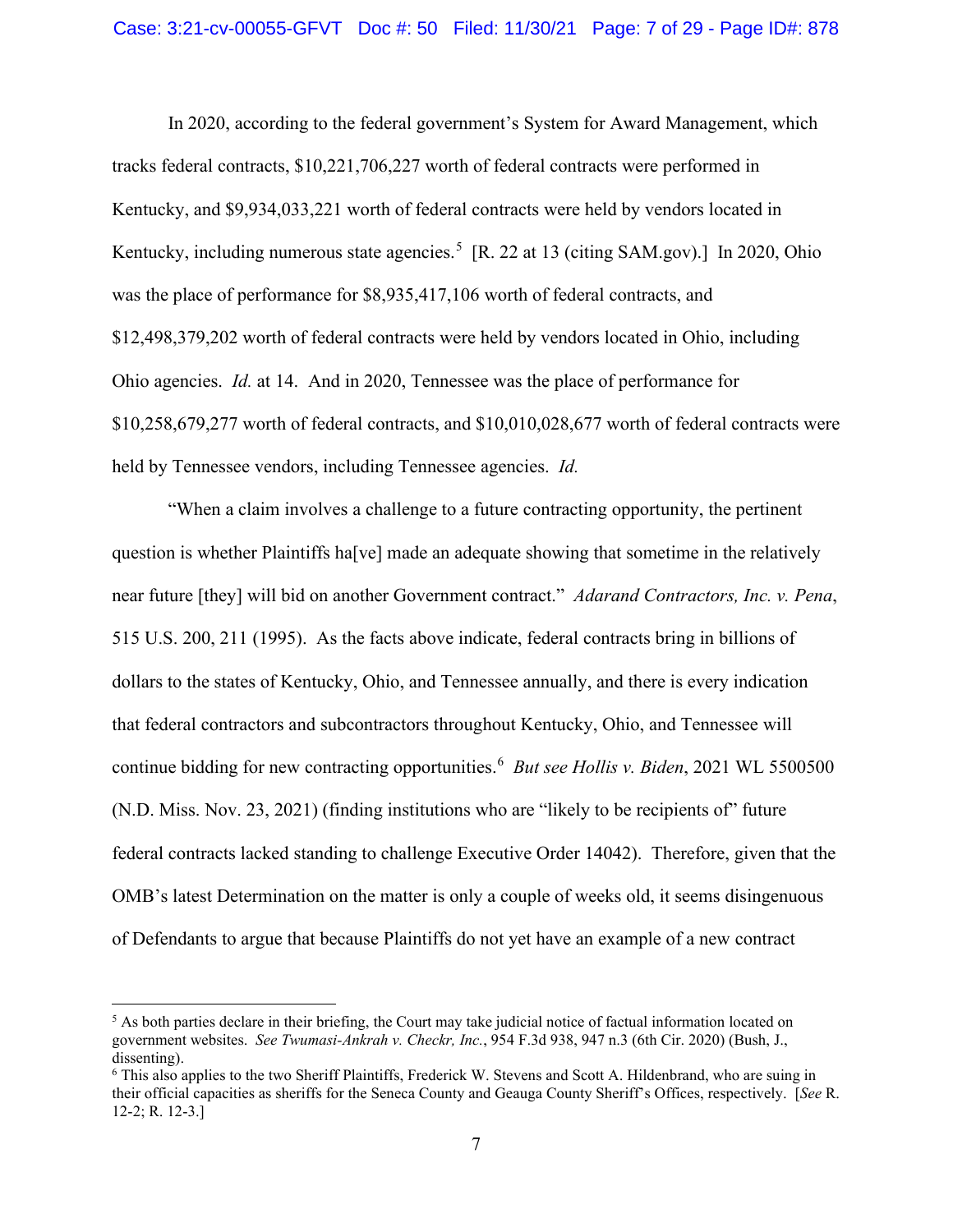#### Case: 3:21-cv-00055-GFVT Doc #: 50 Filed: 11/30/21 Page: 8 of 29 - Page ID#: 879

ensuring compliance with the vaccine clause, they lack standing. This situation is constantly changing, as evidenced by the email Counsel for the Plaintiffs received during the hearing in this matter stating that the University of Louisville, which relies on numerous contracts with the federal government to operate, would be implementing a vaccine mandate for all University of Louisville employees pursuant to Executive Order 14042.

Furthermore, the fact that governmental agencies are already requesting that current contracts, which are not officially subject to Executive Order 14042 and subsequent Guidance, comply with the vaccine mandate indicates a threat of future harm to the Plaintiffs. [*See* R. 32 at 5.] The Defendants argue that because the vaccine mandate only applies to future contracts, contractors with current contracts have a choice as to whether they will comply with the vaccine mandate or not. [R. 27 at 18.] However, if the government is already attempting to require contracts not officially covered by the vaccine mandate to still include such a mandate, it stands to reason that contractors who do not comply will likely be blacklisted from future contracting opportunities if they refuse to comply. This is particularly true given President Biden's remarks on September 7: "If you want to work with the federal government, vaccinate your workforce." Remarks of President Joseph Biden, Remarks at the White House (Sept. 9, 2021), available at https://www.whitehouse.gov/briefing-room/speeches-remarks/2021/09/09/remarks-by-presidentbiden-on-fighting-the-covid-19-pandemic-3/. Accordingly, the Court finds that Plaintiffs have satisfied their burden as to the Defendants' first standing argument.

Defendants next argue that Plaintiffs do not have standing to challenge the FAR Memo under the redressability prong. [R. 27 at 19.] Specifically, Defendants argue that because the FAR Memo merely "suggests a sample clause that agencies and contracting officers might use to implement the Executive Order," enjoining the FAR Memo would not actually redress any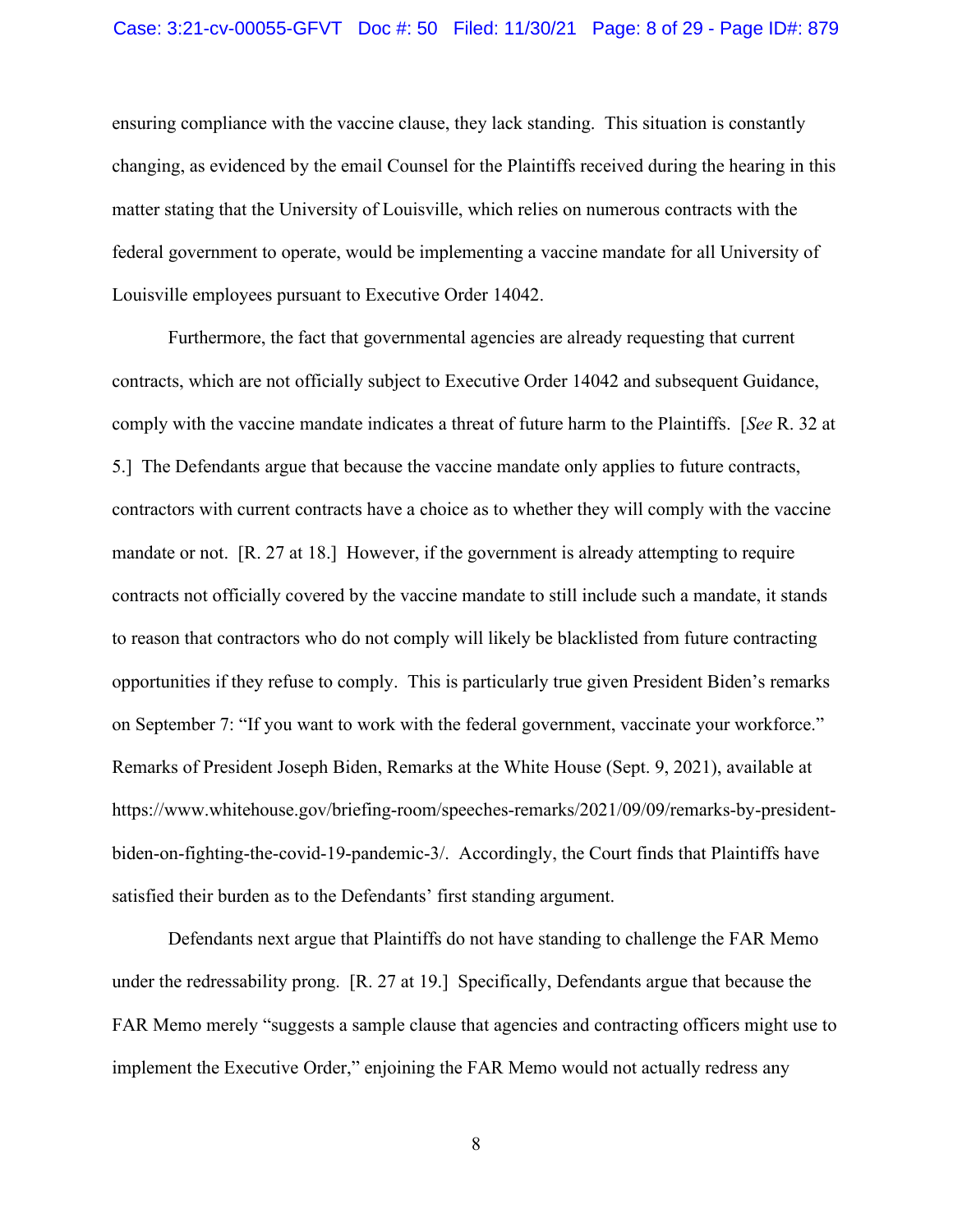injury. *Id.* However, the FAR Memo flows directly from the President's executive order, which tasked the FAR Council with recommending to agencies language to include in existing contracts until the Federal Acquisition Regulation could be amended. 86 Fed. Reg. at 50, 986.

Essentially, the effect of the FAR Memo is to force contractors and subcontractors with existing federal government contracts to include a vaccine mandate in their current contracts by adding a deviation clause to those current contracts. Sure, a contractor may refuse to include the deviation clause in their current contracts because current contracts are not covered by the vaccine mandate. But moving forward, those contractors who refuse to include a deviation clause, many of whom rely on federal contracts, are provided with a Hobson's choice: add the vaccine mandate to your current federal contracts by way of the deviation clause or lose out on future federal contracts. [R. 32 at 5–6.] Enjoining the vaccine mandate, including the FAR Memo, would redress this injury.

Here, the Court finds that Plaintiffs have sufficiently demonstrated that they have suffered an injury in fact, that the injury is fairly traceable to the Defendants' actions, and that enjoining the vaccine mandate will redress the Plaintiffs' injuries. *See Spear*, 520 U.S. at 162. The Court has the power to hear this case.

#### **B**

 "A preliminary injunction is an extraordinary remedy which should be granted only if the movant carries his or her burden of proving that the circumstances clearly demand it." *Overstreet v. Lexington–Fayette Urban County Government*, 305 F.3d 566, 573 (6th Cir. 2002) (citing *Leary v. Daeschner*, 228 F.3d 729, 739 (6th Cir. 2000) (cleaned up) ("[A] preliminary injunction involv[es] the exercise of a very far-reaching power ....")). To issue a preliminary injunction, the Court must consider: (1) whether the movant has shown a strong likelihood of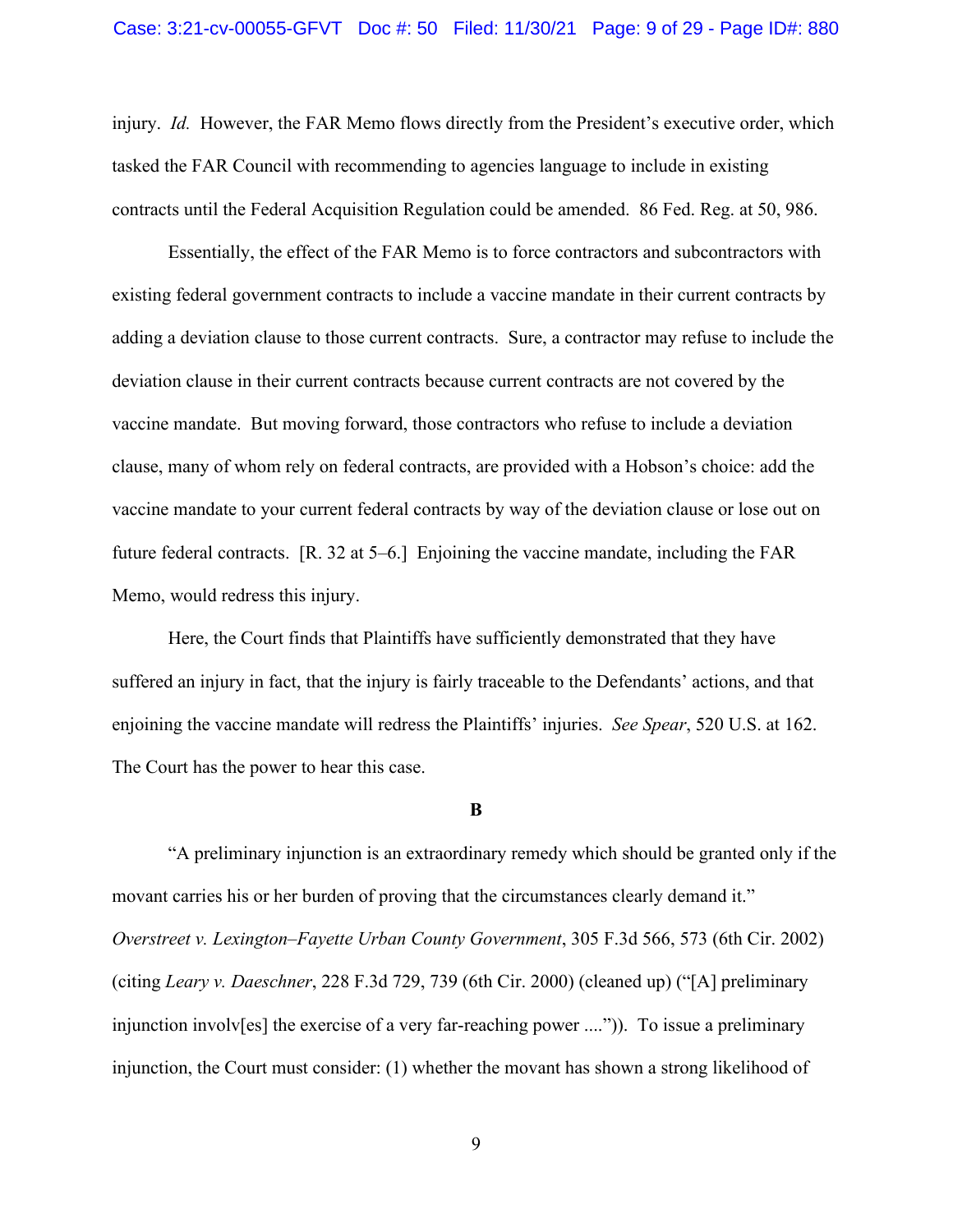success on the merits; (2) whether the movant will suffer irreparable harm if the injunction is not issued; (3) whether the issuance of the injunction would cause substantial harm to others; and (4) whether the public interest would be served by issuing the injunction. *Overstreet*, 305 F.3d at 573 (citations omitted).

 The Court of Appeals clarified that, "[w]hen a party seeks a preliminary injunction on the basis of a potential constitutional violation, the likelihood of success on the merits often will be the determinative factor." *City of Pontiac Retired Employees Ass'n v. Schimmel*, 751 F.3d 427, 430 (6th Cir. 2014) (quoting *Obama for Am. v. Husted*, 697 F.3d 423, 436 (6th Cir. 2012)). However, even if the plaintiff is unable "to show a strong or substantial probability of ultimate success on the merits" an injunction can be issued when the plaintiff "at least shows serious questions going to the merits and irreparable harm which decidedly outweighs any potential harm to the defendant if an injunction is issued." *In re Delorean Motor Co.*, 755 F.2d 1223, 1229 (6th Cir. 1985). Thus, the Plaintiffs must show that the foregoing preliminary injunction factors are met, and that immediate, irreparable harm will result if the injunction is not issued.

 Defendants' arguments against Plaintiffs' motion for a preliminary injunction fall primarily into two buckets: (1) whether the president exceeded his statutory and constitutional authority in promulgating the executive order at issue in this case; and (2) whether the agencies at issue in this case followed the proper administrative procedures. Plaintiffs argue both that the president exceeded his authority in promulgating the executive order and that the agencies failed to follow the proper administrative procedures in implementing and enforcing President Biden's executive order.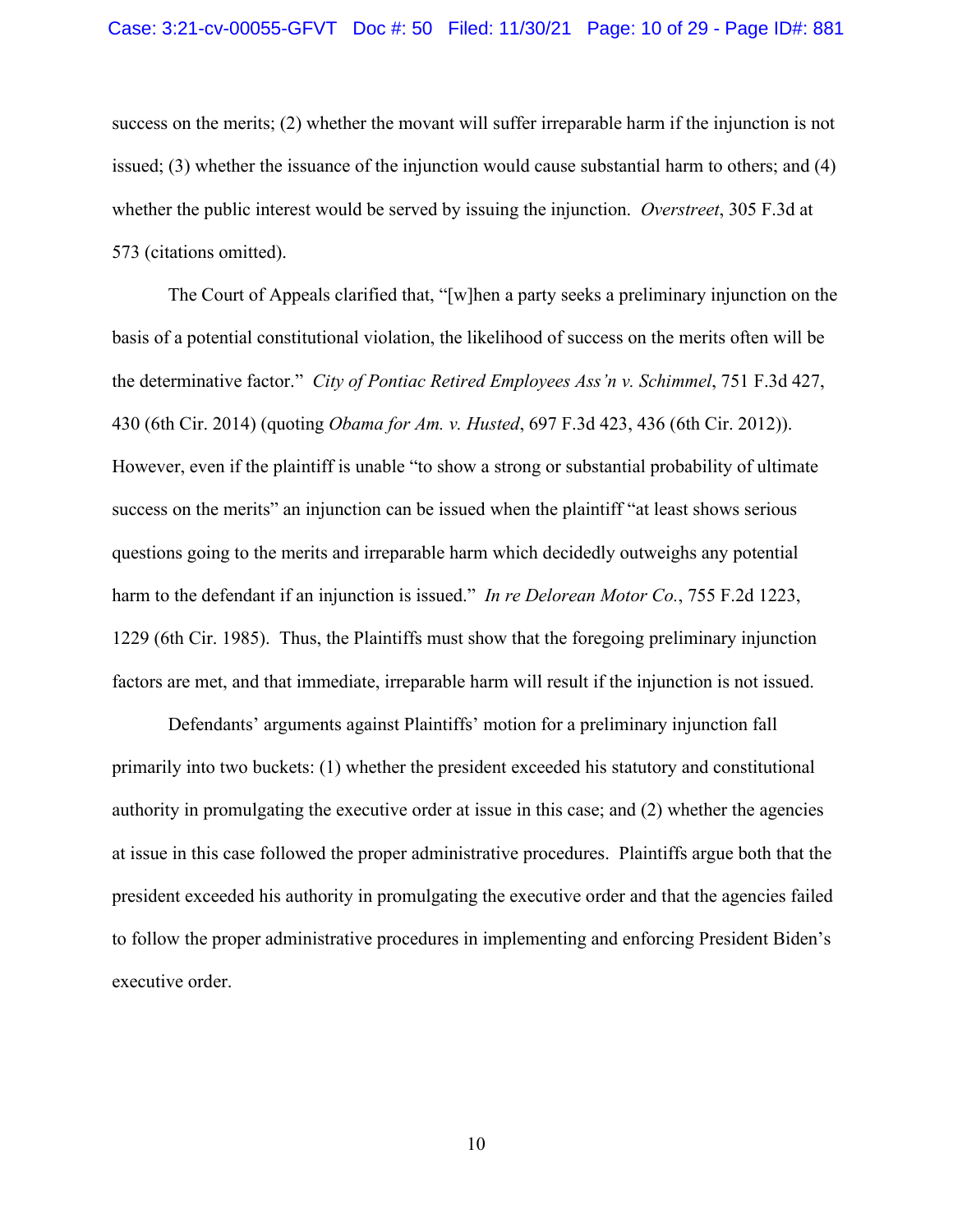**1** 

 President Biden issued Executive Order 14042 pursuant to the U.S. Constitution, 3 U.S.C § 301, which provides the president with general delegation authority, and 40 U.S.C. 101 *et seq.*, also known as the Federal Property and Administrative Services Act (FPASA). *See* 86 Fed. Reg. 50,985–88 (Sept. 9, 2021). Congress delegated to the president the authority to manage federal procurement through FPASA. 40 U.S.C. 101 *et seq.* The first question the Court must answer is whether President Biden exceeded his delegated authority under FPASA in promulgating Executive Order 14042. The Court finds that he did.

The scope of FPASA is a matter first impression in the Sixth Circuit<sup>7</sup> and presents a "difficult problem of statutory interpretation." *AFL-CIO v. Kahn*, 618 F.2d 784, 787 (D.C. Cir. 1979) (en banc). The FPASA "was designed to centralize Government property management and to introduce into the public procurement process the same flexibility that characterizes such transactions in the private sector." *Id.* Congress's goal in enacting FPASA was to create an "economical and efficient system for…procurement and supply." *Id.* at 788. "'Economy' and 'efficiency' are not narrow terms; they encompass those factors like price, quality, suitability, and availability of goods or services that are involved in all acquisition decisions." *Id.* at 789.

 Through the FPASA, Congress granted to the president a broad delegation of power that presidents have used to promulgate a host of executive orders. *See, e.g.*, *UAW-Labor Employment and Training Corp. v. Chao*, 325 F.3d 360, 366 (2003) (holding that FPASA authorized the president to require contractors to post notices at all facilities informing

<sup>&</sup>lt;sup>7</sup> A Westlaw search of the term "Federal Property and Administrative Services Act" revealed that only four cases in the Sixth Circuit have even mentioned the Federal Property and Administrative Services Act, and none of them addressed the scope of the act. *See Americans United for Separation of Church and State v. School Dist. of City of Grand Rapids*, 718 F.2d 1389, 1415 (6th Cir. 1983) (Krupansky, J. dissenting); *Higginson v. United States*, 384 F.2d 504, 506 (6th Cir. 1967); *Solomon v. United States*, 276 F.2d 669, 673 (6th Cir. 1960); *United States v. Witherspoon*, 211 F.2d 858, 860 n.1 (6th Cir. 1954).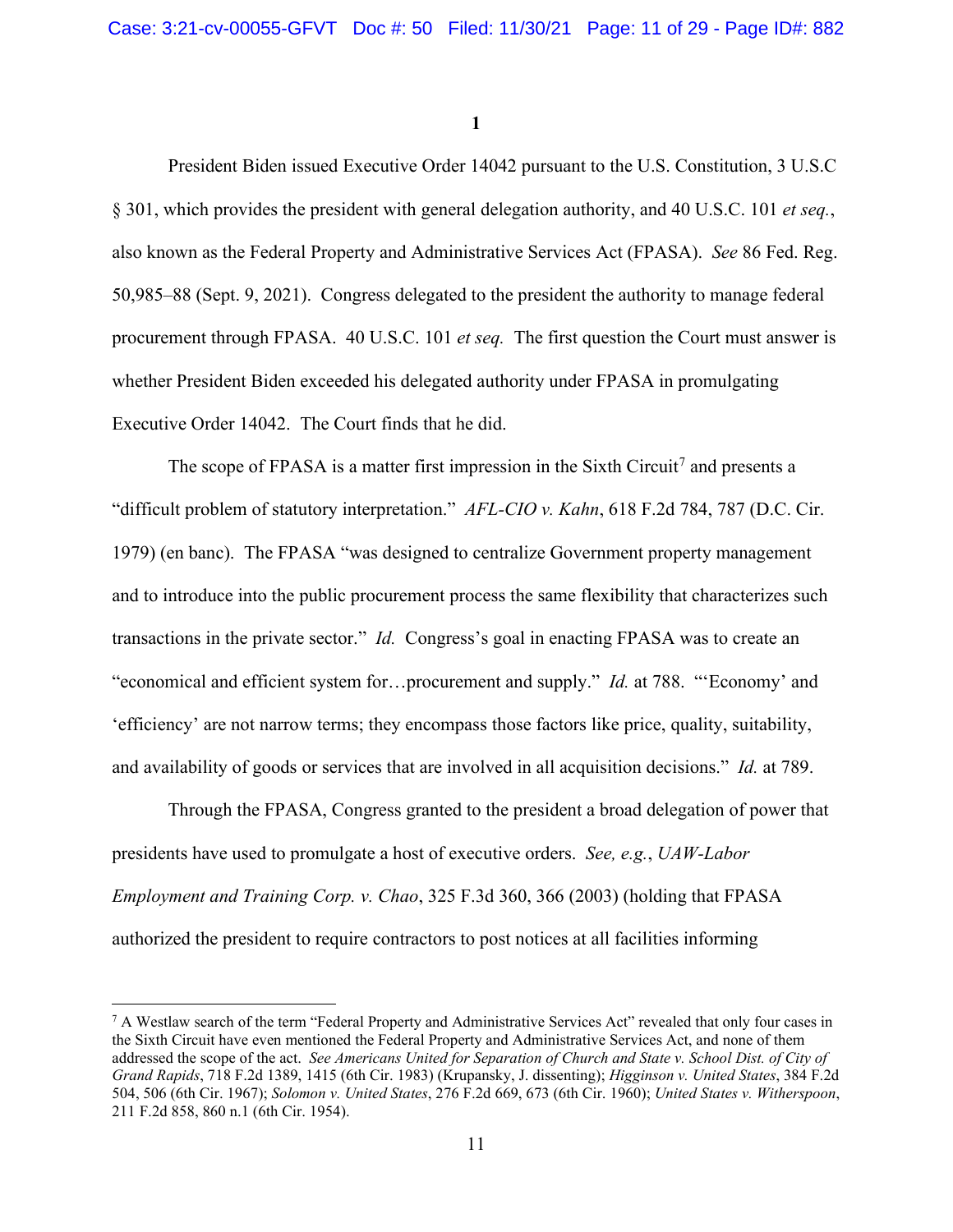employees of certain rights); *Kahn*, 618 F.2d 784 (holding that FPASA authorized the president to require government contractors to comply with price and wage controls); *Albuquerque v. U.S. Dept. of Interior*, 379 F.3d 901, 905 (10th Cir. 2004) (holding that FPASA authorized executive order setting out priorities "for meeting Federal space needs in urban areas"). For decades, "the most prominent use of the President's authority under the FPASA [was] a series of antidiscrimination requirements for Government contractors." *Kahn*, 618 F.2d at 790.<sup>8</sup>

 However, despite Congress's broad delegation of power under the FPASA, the President's authority is not absolute. *Chamber of Commerce v. Reich*, 74 F.3d 1322, 1330 (D.C. Cir. 1996). The District of Columbia Circuit cautioned that the FPASA does not provide authority to "write a blank check for the President to fill in at his will. The procurement power must be exercised consistently with the structure and purposes of the statute that delegates that power." *Id.* (quoting *Kahn*, 618 F.2d at 793). Furthermore, the FPASA "does not allow the President to exercise powers that reach beyond the Act's express provisions, *Kahn*, 618 F.2d*.* at 797 (Tamm, J., concurring), and there must be a "close nexus between the Order and the objectives of the Procurement Act." *Id.* (Bazelon, J., concurring).

 Defendants argue that the nexus between the vaccine mandate and economy and efficiency in federal contracting "is self-evident." [R. 27 at 23.] After all, Defendants argue, requiring vaccination for all government contractors and subcontractors will limit the spread of Covid-19, which in turn will (1) decrease worker absence; (2) decrease labor costs; and (3) improve efficiency at work sites. [R. 27 at 23 (citing Executive Order 14042).] However, the

<sup>8</sup> In dissent, Judge MacKinnon argues that the majority's argument that FPASA has been used in the past to invoke anti-discrimination orders is misleading because, in the cases relied on by the majority, either "the courts' discussion of the scope of the procurement power was dicta," or the court did not need to "rely exclusively on the presidential procurement power to uphold an affirmative action plan," and "did not do so." *Kahn*, 618 F.2d at 810 (MacKinnon, J. dissenting).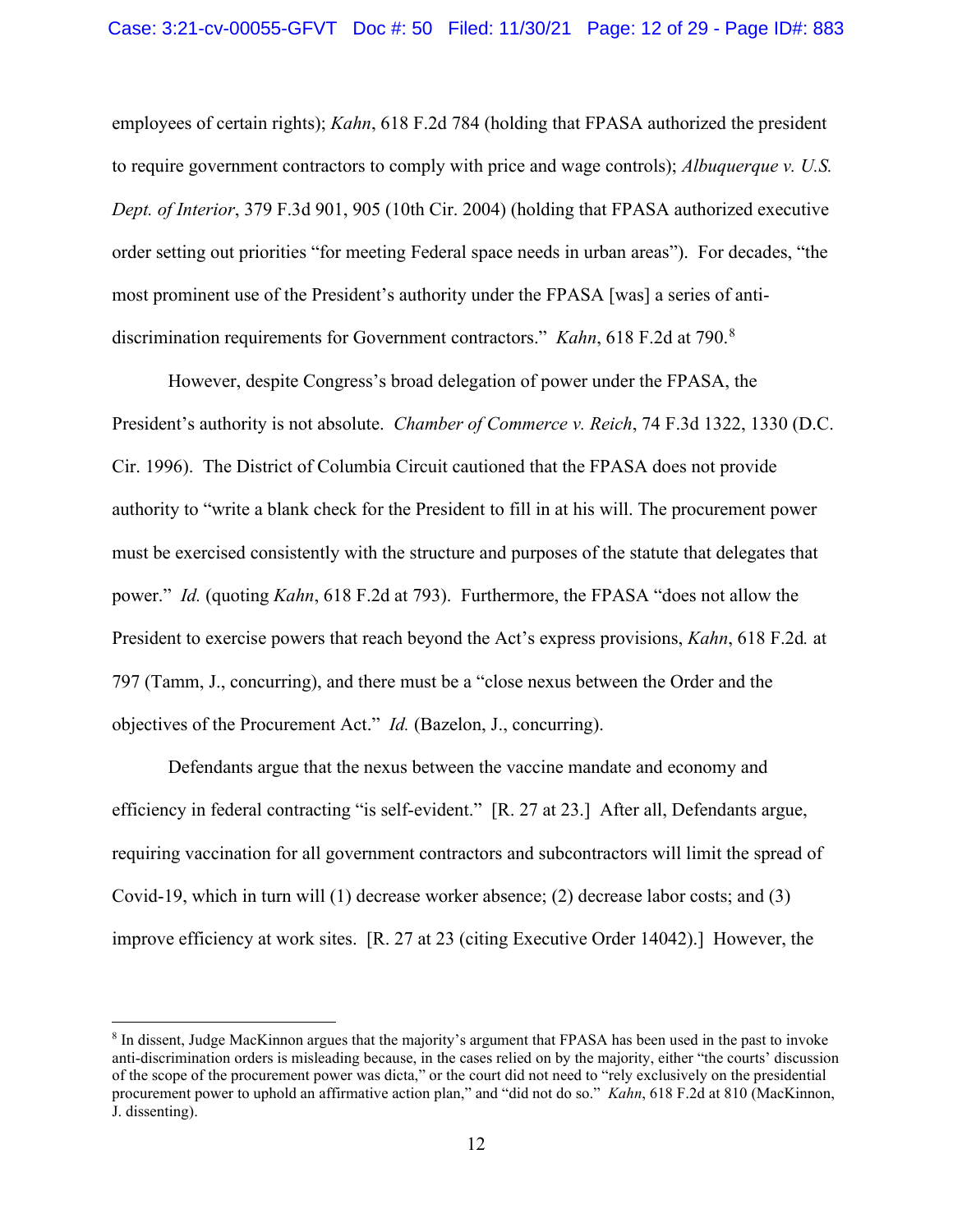FPASA's goal is to create an "economical and efficient system for…*procurement and supply*." *Kahn*, 618 F.2d at 788 (emphasis added). While the statute grants to the president great discretion, it strains credulity that Congress intended the FPASA, a procurement statute, to be the basis for promulgating a public health measure such as mandatory vaccination.

If a vaccination mandate has a close enough nexus to economy and efficiency in federal procurement, then the statute could be used to enact virtually any measure at the president's whim under the guise of economy and efficiency. *Cf. Ala. Ass'n of Realtors v. Dept. of Health and Human Servs.*, 141 S. Ct. 2485, 2488–89 (2021) (finding the federal government's interpretation of § 361 would grant the CDC a "breathtaking amount of authority" that could be used to "mandate free grocery delivery for the sick or vulnerable…[r]equire manufacturers to provide free computers to enable people to work from home" or "[o]rder telecommunications companies to provide free high-speed Internet service to facilitate remote work").

The vaccine mandate applies to employees of federal contractors and subcontractors who work entirely from home and are not at risk of spreading Covid-19 to others. [R. 12 at 6 (citing Task Force Guidance).] Under the same logic employed by the Defendants regarding the vaccine mandate, what would stop FPASA from being used to permit federal agencies to refuse to contract with contractors and subcontractors who employ individuals over a certain BMI for the sake of economy and efficiency during the pandemic? After all, the CDC has declared that "obesity worsens the outcomes from Covid-19." Centers for Disease Control and Prevention, *Obesity, Race/Ethnicity, and COVID-19*, https://www.cdc.gov/obesity/data/obesity-and-covid-19.html (last visited Nov. 22, 2021).

Furthermore, the CDC states that Covid-19 spreads more easily indoors than outdoors. Centers for Disease Control and Prevention, *Participate in Outdoor and Indoor Activities*,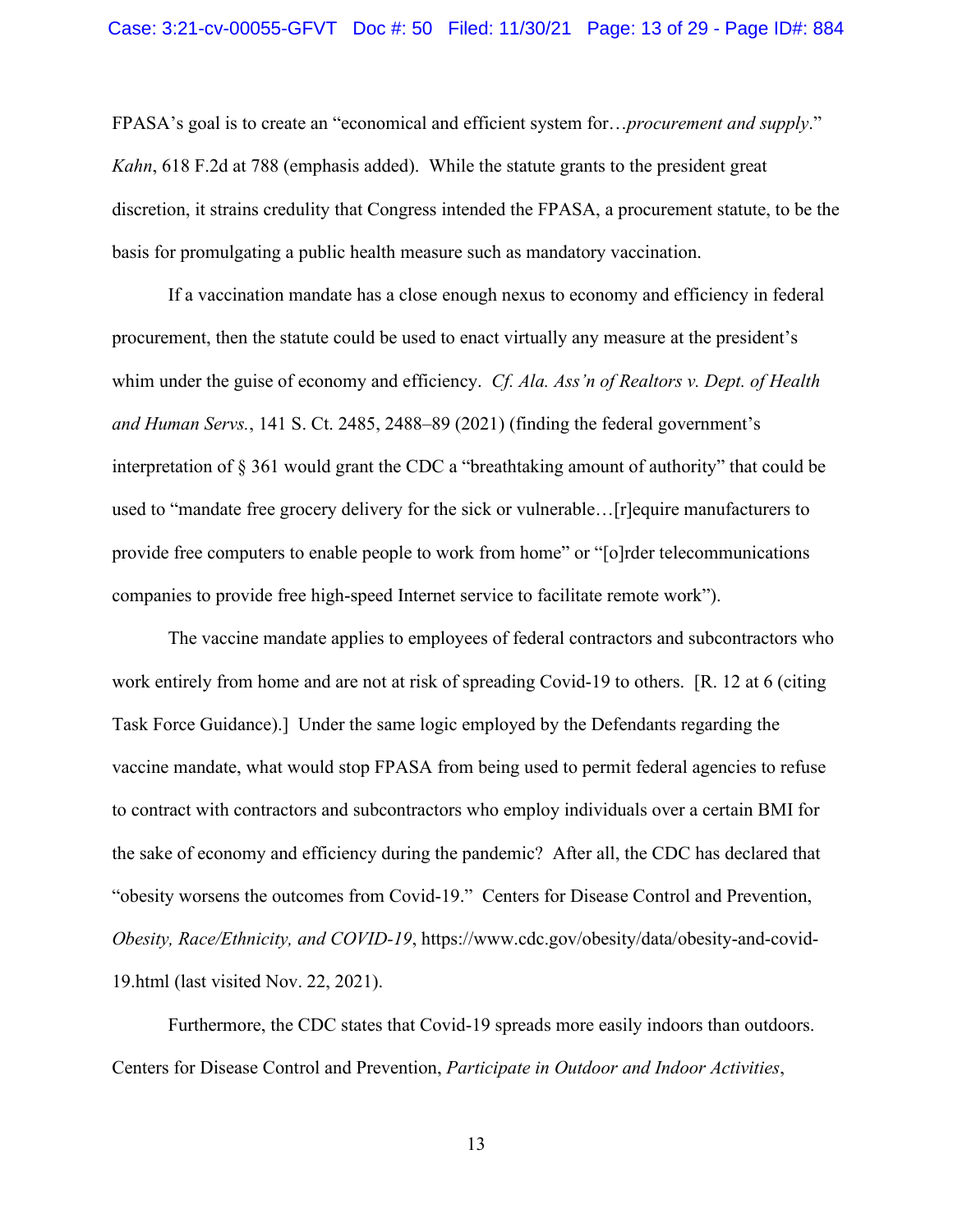#### Case: 3:21-cv-00055-GFVT Doc #: 50 Filed: 11/30/21 Page: 14 of 29 - Page ID#: 885

https://www.cdc.gov/coronavirus/2019-ncov/daily-life-coping/outdoor-activities.html (last visited Nov. 22, 2021). Why couldn't the federal government refuse to contract with contractors and subcontractors who work in crowded indoor office spaces or choose to engage in indoor activities where Covid-19 is more likely to spread?

Although Congress used its power to delegate procurement authority to the president to promote economy and efficiency federal contracting, this power has its limits. *Reich*, 74 F.3d at 1330. Furthermore, even for a good cause, including a cause that is intended to slow the spread of Covid-19, Defendants cannot go beyond the authority authorized by Congress. *See Ala. Ass'n of Realtors*, 141 S. Ct. at 2488–89; *see also Missouri v. Biden*, Case No. 4:21-cv-01329-MTS, at \*3–4 (E.D. Mo. Nov. 29, 2021) (holding that Congress must provide clear authorization if delegating the exercise of powers of "vast economic and political significance," if the authority would "significantly alter the balance between federal and state power," or if the "administrative interpretation of a statute invokes the outer limits of Congress' power"). Accordingly, the Court finds that the president exceeded his authority under the FPASA.

**a** 

There are several concerning statutory and constitutional implications from President Biden exceeding his authority under the FPASA. Three of particular concern are the Competition in Contracting Act, the nondelegation doctrine and concerns regarding federalism, and the Tenth Amendment.<sup>9</sup>

<sup>9</sup> The Plaintiffs also briefly argue that the vaccination mandate violates the Spending Clause. Plaintiffs cite to *Cutter v. Wilkenson* to argue that the government must "state all conditions on the receipt of federal funds 'unambiguously' so as to 'enabl[e] the states to exercise their choice knowingly." [R. 12 at 21 (citing 423 F.3d 579, 585 (6th Cir. 2005) (citing *South Dakota v. Dole*, 483 U.S. 203, 207 (1987)).] However, Plaintiffs fail to point to any support for the proposition that federal contract obligations are subject to the *Dole* clarity requirement. The Court is concerned, given that the Defendants in this case are "acting as patron rather than sovereign" that accepting the Plaintiffs' argument may turn simple budgetary imprecisions in federal procurement into matters of constitutional concern. [R. 27 at 33 (citing *Nat'l Endowment for the Arts v. Finley*, 524 U.S. 569, 589 (1998)).] At this early stage in the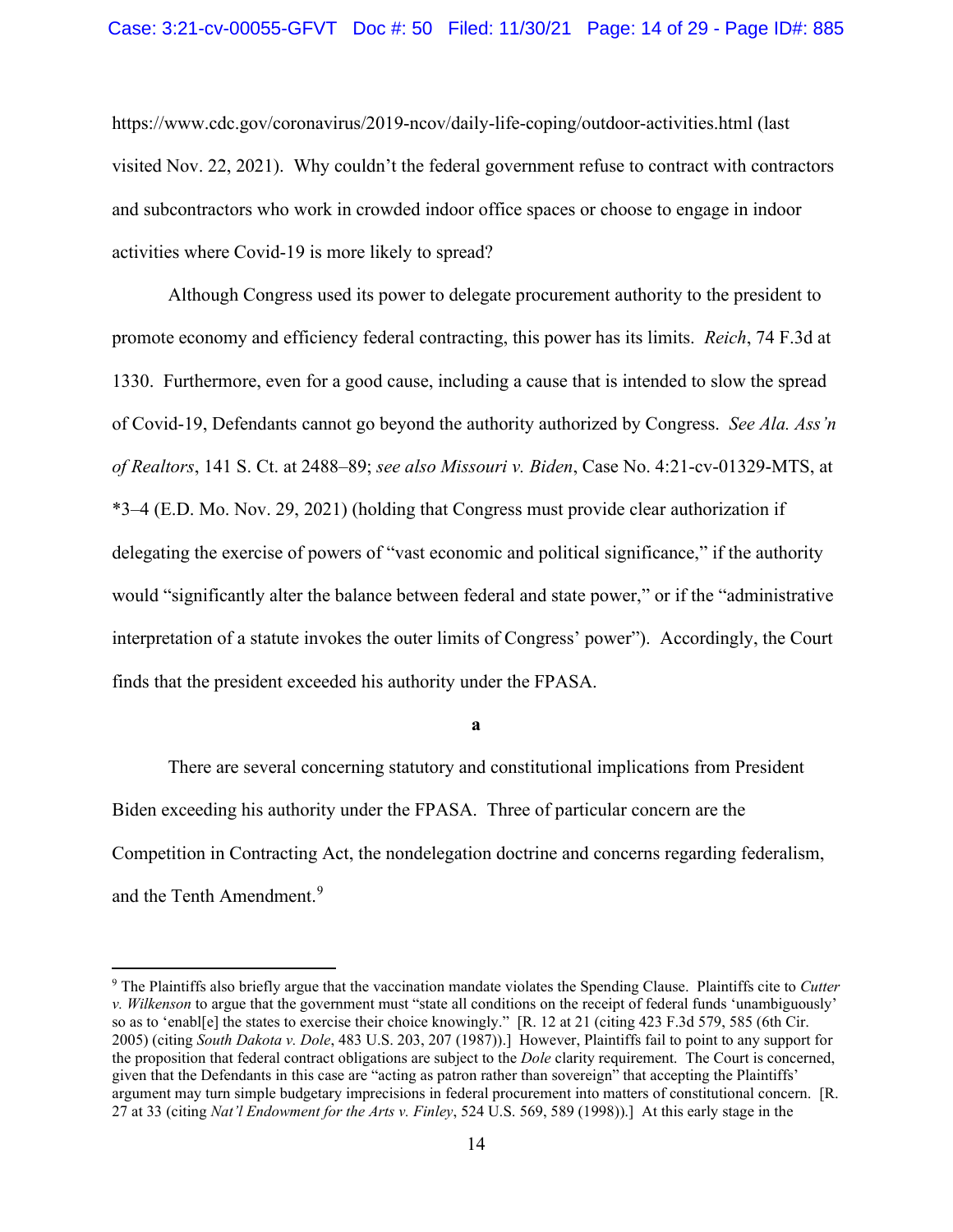Plaintiffs argue that President Biden exceeded his authority under the Competition in Contracting Act. [R. 12 at 16.] Pursuant to 41 U.S.C.  $\S 3301(a)(1)$ , federal agencies must provide "full and open competition through the use of competitive procedures" in procurement. Plaintiffs argue that the vaccine mandate violates § 3301. *Id.* Defendants argue that just because a requirement may exclude certain contractors from bidding on certain jobs, that does not mean that the requirement runs afoul of the Competition in Contracting Act. [R. 27 at 24 (citing *Nat'l Gov't Servs, Inc. v. United States*, 923 F.3d 977, 985 (Fed. Cir. 2019)).]

However, *National Government Services* supports the Plaintiff's position. In *National Government Services*, the Federal Circuit determined that a contract award limit placed on contractors by Centers for Medicare and Medicaid Services violated the Competition in Contracting Act because it failed to provide for full and open competition, which the Act requires. 923 F.3d at 990. The court held that "the Award Limitations Policy precludes full and open competition by effectively excluding an offeror from winning an award, even if that offeror represents the best value to the government." *Id.* Here, Defendants may run into the same problem: contractors who "represent[] the best value to the government" but choose not to follow the vaccine mandate would be precluded from effectively competing for government contracts. *Id.* 

Defendants cannot preclude full and open competition pursuant to the Competition in Contracting Act, and Defendants have not demonstrated that they followed "the congressionally designed procedure for" excluding unvaccinated contractors and subcontractors from government contracts. *Id.* Accordingly, at this early stage in the litigation, the Court finds that this argument favors the Plaintiffs.

litigation, and on the record before the Court, the Court does not find that Plaintiffs are likely to succeed on the merits as to this claim.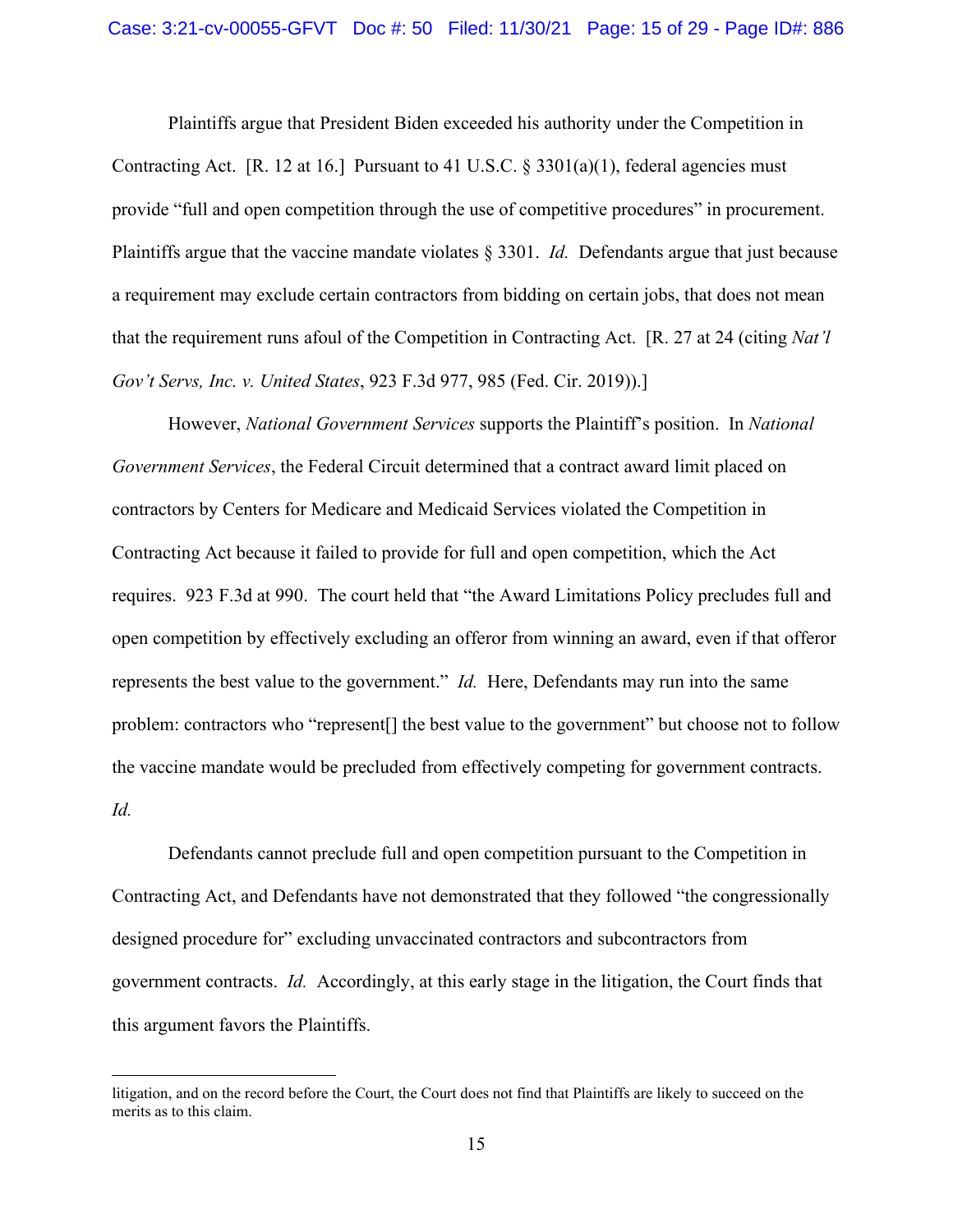**b** 

 The Constitution provides that "[a]ll legislative Powers herein granted shall be vested in a Congress of the United States, which shall consist of a Senate and House of Representatives." U.S. Const. art. I § 1. "The nondelegation doctrine bars Congress from transferring its legislative power to another branch of Government." *Gundy v. United States*, 139 S. Ct. 2116, 2121 (2019). Therefore, under the nondelegation doctrine, Congress may not "delegate legislative power to the President to exercise an unfettered discretion to make whatever laws he thinks may be needed or advisable." *A.L.A. Schechter Poultry Corp. v. United States*, 295 U.S. 495, 537–38 (1935). In the nondelegation doctrine context, "[t]he constitutional question is whether Congress has supplied an intelligible principle to guide the delegee's use of discretion." *Gundy*, 139 S. Ct. at 2123. Here, Plaintiffs argue that FPASA "lacks any intelligible principle if interpreted so loosely as to bless the Administration's practices here." [R. 12 at 22.] Plaintiffs argue that mandating vaccination for millions of federal contractors and subcontractors is a decision that should be left to Congress (or, more appropriately, the States) and is a public health regulation as opposed to a measure aimed at providing an economical and efficient procurement system. *Id.* at 22–23. Defendants respond that the "Procurement Act's delegation of authority fits comfortably within the bounds of constitutionally permissible delegations," particularly given the leniency of the "intelligible principle" standard. [R. 27 at 35.]

It would be reasonable to assume that a vaccine mandate would be more appropriate in the context of an emergency standard promulgated by OSHA. After all, OSHA was created "to ensure safe and healthful working conditions for workers by setting and enforcing standards and by providing training, outreach, education and assistance." Occupational Safety and Health Administration, *About OSHA*, https://www.osha.gov/aboutosha (last visited Nov. 23, 2021). On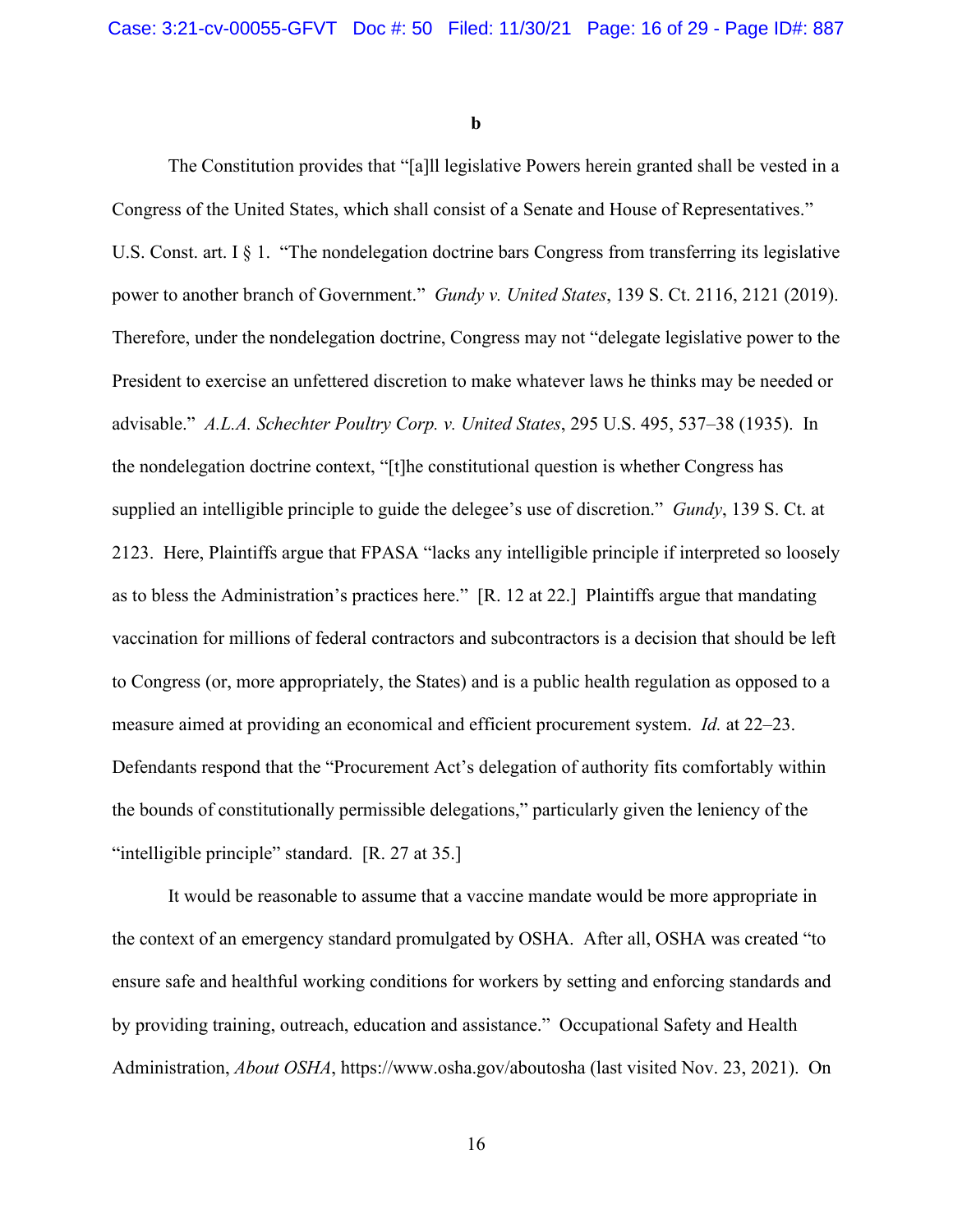November 5, 2021, OSHA promulgated a vaccine mandating requiring all employers with 100 or more employees to "develop, implement, and enforce a mandatory COVID-19 vaccination policy." 86 Fed. Reg. 61,402,61,402. However, the Fifth Circuit recently found that the "Occupational Safety and Health Act, which created OSHA," could not be used under the nondelegation doctrine to "make sweeping pronouncements on matters of public health affecting every member of society in the profoundest of ways." *BST Holdings, LLC v. OSHA*, --- F.4th --- -, 2021 WL 5279381, at \*3 (5th Cir. Nov. 12, 2021). If OSHA promulgating a vaccine mandate runs afoul of the nondelegation doctrine, the Court has serious concerns about the FPASA, which is a procurement statute, being used to promulgate a vaccine mandate for all federal contractors and subcontractors.<sup>10</sup>

Admittedly, the OSHA vaccine mandate at issue in *BST Holdings* and the vaccine mandate in this case differ in significant ways. First, of course, the purposes and effects of the two statutes are markedly different. The Occupational Safety and Health Act created OSHA, which is a governmental agency responsible for overseeing workplace safety in the United States. *See* Occupational Safety and Health Administration, *About OSHA*. The FPASA, on the other hand, was enacted to create an "economical and efficient system for…procurement and supply." *Kahn*, 618 F.2d at 788.

Second, the scope and impact of the two vaccine mandates are different. The OSHA vaccine mandate applied to all companies in the United States with one hundred or more employees. *BST Holdings, LLC*, 2021 WL 5279381, at \*1. The OSHA mandate would have

<sup>10</sup> Following the Fifth Circuit's stay issued on November 6 and extended on November 12, the Sixth Circuit was chosen by random multi-circuit lottery to decide the outcome of OSHA's Emergency Temporary Standard requiring Covid-19 vaccination or weekly testing. Andrea Hsu, *6th Circuit Court 'wins' lottery to hear lawsuits against Biden's vaccine rule*, NPR (Nov. 16, 2021), https://www npr.org/2021/11/16/1056121842/biden-lawsuit-oshavaccine-mandate-court-lottery. That matter is currently pending before the Sixth Circuit. *See In re: MCP No. 165; OSHA Rule on Covid19 Vaccination and Testing, 86 Fed. Reg. 61402*, No. 21-7000.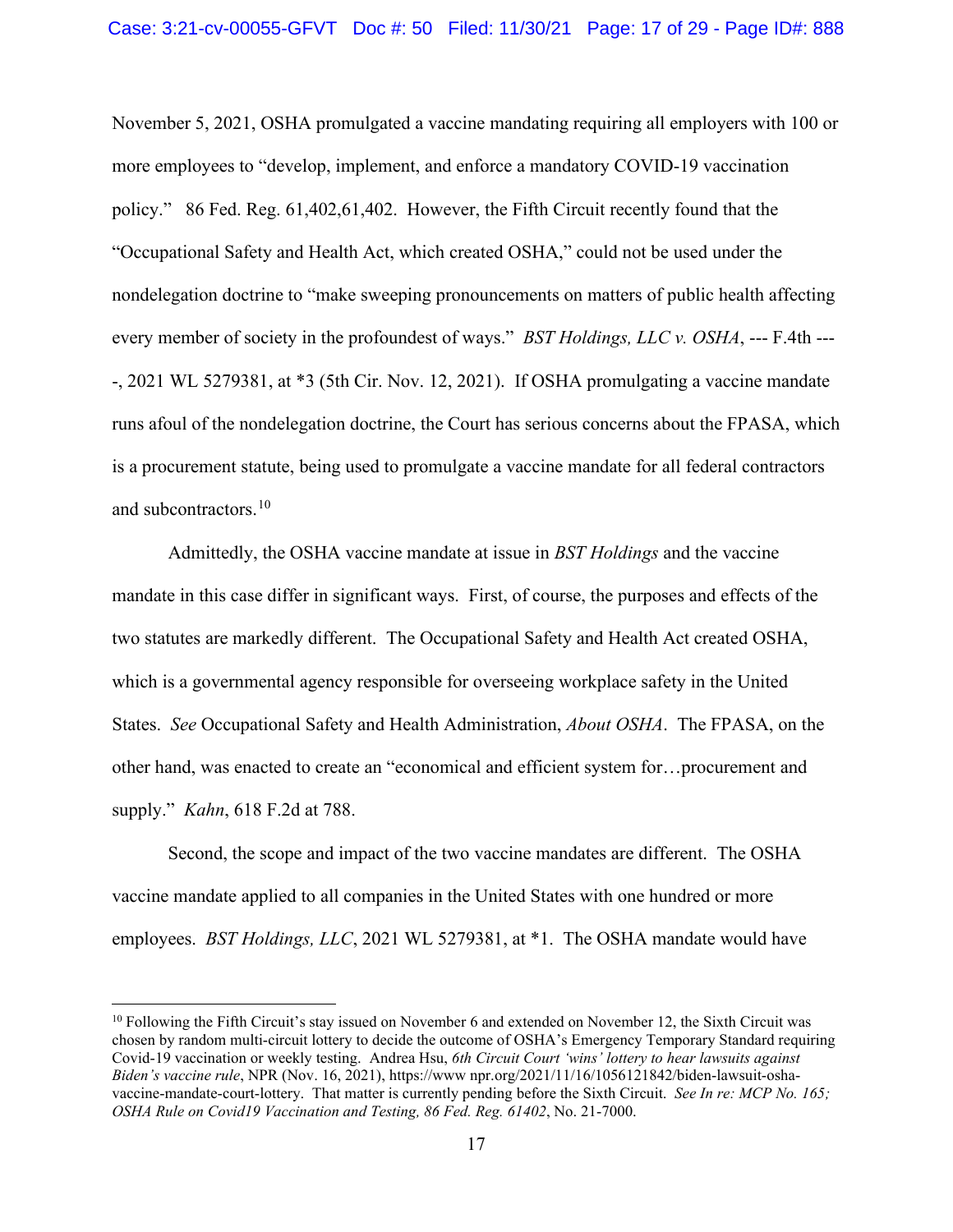forced all companies in the United States with one hundred or more employees to comply with the mandate or pay a fine. *Id.* Here, however, contractors and subcontractors are free to choose whether they want to bid for federal government contracts. Only if a contractor or subcontractor chooses to contract with the federal government will they be required to abide by the vaccine mandate. Therefore, the federal government is not forcing the vaccine mandate on contractors writ large, only contractors and subcontractors who choose, moving forward, to contract with the federal government.

Third, although *BST Holdings* concerned the imposition of a vaccine mandate on private businesses, the vaccine mandate in this case concerns the federal government acting as a business entity in its own interest. Generally, the federal government, as a business entity, is free to "determine those with whom it will deal, and to fix the terms and conditions upon which it will make needed purchases." *Perkins v. Lukens Steel Co.*, 310 U.S. 113, 127 (1940).

Notwithstanding these differences, however, one thing is clear in both cases: neither OSHA nor the executive branch is permitted to exercise statutory authority it does not have. *Cf. Ala. Ass'n of Realtors*, 141 S. Ct. at 2489 ("We expect Congress to speak clearly when authorizing an agency to exercise powers of vast economic and political significance."); *Kahn*, 618 F.2d at 811 (MacKinnon, J., dissenting) ("Mere proximity may count in horseshoes and dancing, but adherence to congressionally-prescribed standards is required for valid lawmaking by executive officers."). In this case, the FPASA was enacted to promote an economical and efficient procurement system, and the Defendants cannot point to a single instance when the statute has been used to promulgate such a wide and sweeping public health regulation as mandatory vaccination for all federal contractors and subcontractors.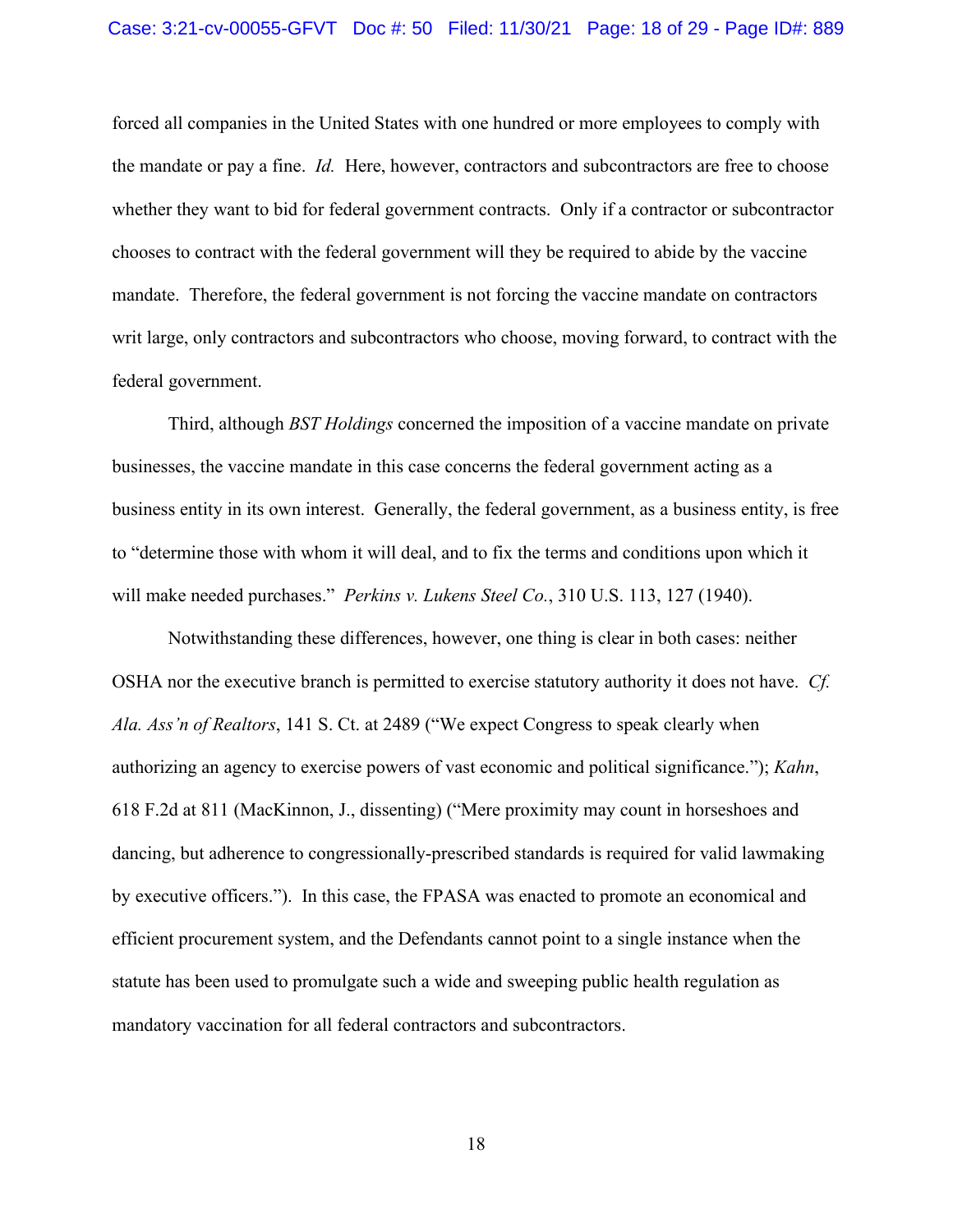It is true that only twice in American history, both in 1935, has the Supreme Court found Congressional delegation excessive. *See A.L.A. Schechter Poultry Corp.*, 295 U.S. 495; *Panama Refining Co. v. Ryan*, 293 U.S. 388 (1935). The Court believes that today's holding is consistent with prior nondelegation doctrine precedent. However, because cases analyzing the contours of the nondelegation doctrine are scarce, it may be useful for appellate courts to further develop the contours of the nondelegation doctrine, particularly in light of the pandemic. *See Gundy*, 139 S. Ct. at 2131 (Alito, J., concurring) ("If a majority of this Court were willing to reconsider the approach we have taken for the past 84 years, I would support that effort.").

**c** 

The Court is also concerned that the vaccine mandate intrudes on an area that is traditionally reserved to the States. This principle, which is enshrined in the Tenth Amendment of the Constitution, states that the "powers not delegated to the United States by the Constitution, nor prohibited by it to the States, are reserved to the States respectively, or to the people."<sup>11</sup> U.S. Const. amend. X. Generally, "[t]he regulation of health and safety matters is primarily and historically, a matter of local concern." *Hillsborough Cnty., Fla. v. Automated Med. Labs., Inc.*, 471 U.S. 707, 719 (1985); *see also South Bay Pentecostal Church v. Newsom*, 140 S. Ct. 1613, 1613 (2020) (Roberts, C.J., concurring). Plaintiffs argue that the federal government "has no general police power, and nothing in the Constitution gives the federal government the power it seeks here." [R. 12 at 20.] In response, Defendants argue that the FPASA is a "validly enacted

<sup>11</sup> *See* Thomas Jefferson Letter to George Washington, Feb. 15, 1791, Opinion on Bill for Establishing a National Bank ("I consider the foundation of the Constitution as laid on this ground that 'all powers not delegated to the U.S. by the Constitution, not prohibited by it to the states, are reserved to the states or to the people' ... To take a single step beyond the boundaries thus specially drawn around the powers of Congress, is to take possession of a boundless field of power, no longer susceptible of any definition.").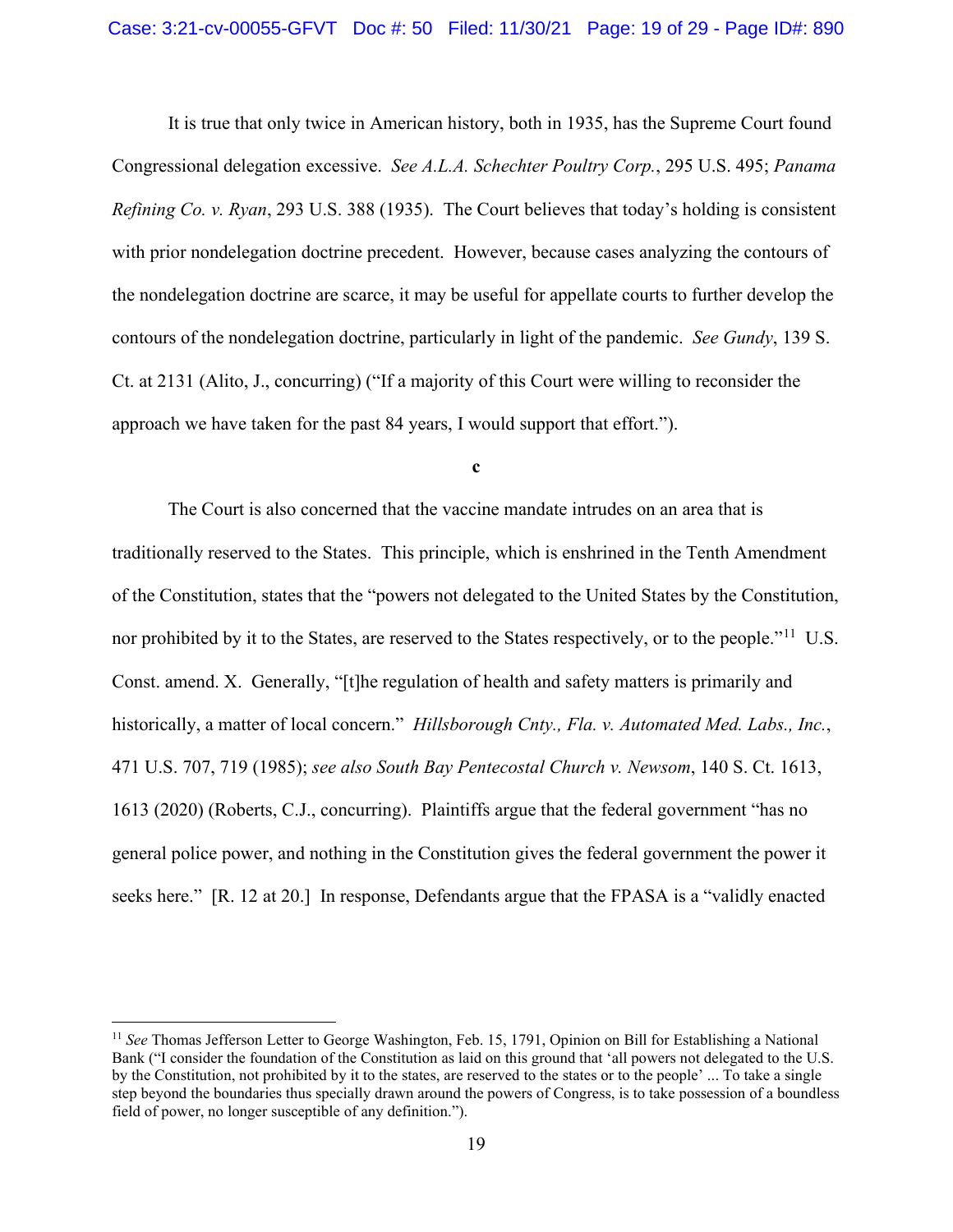[statute] under one of Congress's enumerated powers, and the Executive Branch [is exercising] authority lawfully delegated under that statute."<sup>12</sup> [R. 27 at 31.]

 The Fifth Circuit recently addressed federalism concerns in a similar governmentally imposed vaccine mandate context:

[T]he Mandate likely exceeds the federal government's authority under the Commerce Clause because it regulates noneconomic inactivity that falls squarely within the States' police power. A person's choice to remain unvaccinated and forgo regular testing is noneconomic inactivity. And to mandate that a person receive a vaccine or undergo testing falls squarely within the States' police power…The Commerce Clause power may be expansive, but it does not grant Congress the power to regulate noneconomic inactivity traditionally within the States' police power. In sum, the Mandate would far exceed current constitutional authority.

*BST Holdings, LLC*, 2021 WL 5279381, at \*7 (citations omitted). The Court finds *BST Holdings* 

to be persuasive. On the record currently before the Court, there is a serious concern that

Defendants have stepped into an area traditionally reserved to the States, and this provides an

additional reason to temporarily enjoin the vaccine mandate.

## **2**

The next issue is whether the relevant agencies in this case followed the proper administrative procedures. Plaintiffs argue that (1) the Defendants issued the FAR Council Guidance and OMB Determination in violation of the procedure required by law; and (2) the agencies' actions were "arbitrary and capricious." [R. 12 at 10, 17.]

 $12$  Defendants also argue that the doctrine of intergovernmental immunity applies here, arguing that "federal" contractors are treated the same as the federal government itself." [R. 27 at 32 (citing *United States v. Cal.*, 921 F.3d 865, 882 n.7 (9th Cir. 2019)).] However, as Plaintiffs point out, intergovernmental immunity is not relevant to this lawsuit because "Plaintiffs are not suing federal contractors for violations of state law," but are instead suing the federal government as, at least in part, federal contractors. [R. 32 at 18.]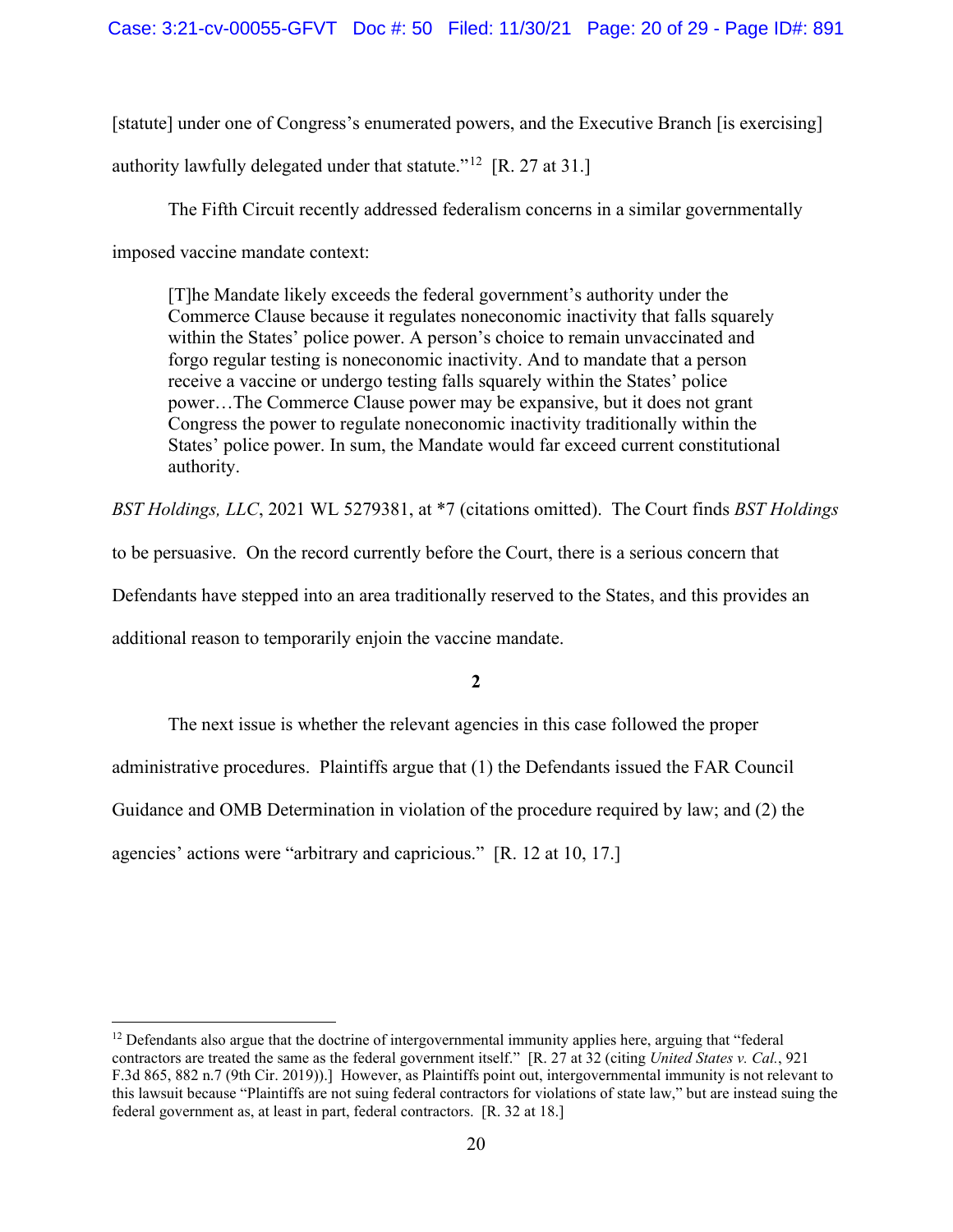**a** 

The Administrative Procedure Act (APA) requires a reviewing court to "hold unlawful and set aside agency action, findings, and conclusions found to be…without observance of procedure required by law." 5 U.S.C. § 706(2)(D). Specifically, Plaintiffs argue that 41 U.S.C. § 1707(a) requires procurement policies, regulations, procedures, or forms to be published in the Federal Register for sixty days before it can take effect, which Plaintiffs state Defendants failed to do with regards to the FAR Council Guidance and OMB Determination.<sup>13</sup> In response, Defendants argue that the FAR Council Guidance is not final agency action or subject to review under § 1707. [R. 27 at 29.] Furthermore, Defendants argue that the OMB Determination is not reviewable under  $\S 1707$ , and even if it were reviewable, the OMB Determination satisfies  $\S$ 1707's procedural requirements. *Id.* at 25. Although the procedural path taken by the agencies was, at times, inartful and a bit clumsy, the Court finds based on the record before it that the Defendants likely followed the procedures required by statute.

First, FAR Council Guidance is not subject to judicial review pursuant to the APA because the Guidance does not constitute final agency action. *See Spear*, 520 U.S. at 178 (finding that final agency action is action that marks "the consummation of the agency's decisionmaking process," and "by which rights or obligations have been determined, or from which legal consequences will flow"). Here, as Defendants correctly argue, Executive Order 14042 instructed the FAR Council to "take *initial* steps to implement" the contract clause. 86 Fed. Reg. 50,985–88 (Sept. 9, 2021) (emphasis added). Therefore, the FAR Council Guidance is not final agency action and is therefore not subject to judicial review under the APA.

<sup>&</sup>lt;sup>13</sup> Plaintiffs also invoke 5 U.S.C. § 553 but focus on § 1707 "because it is more stringent." [R. 12 at 11.]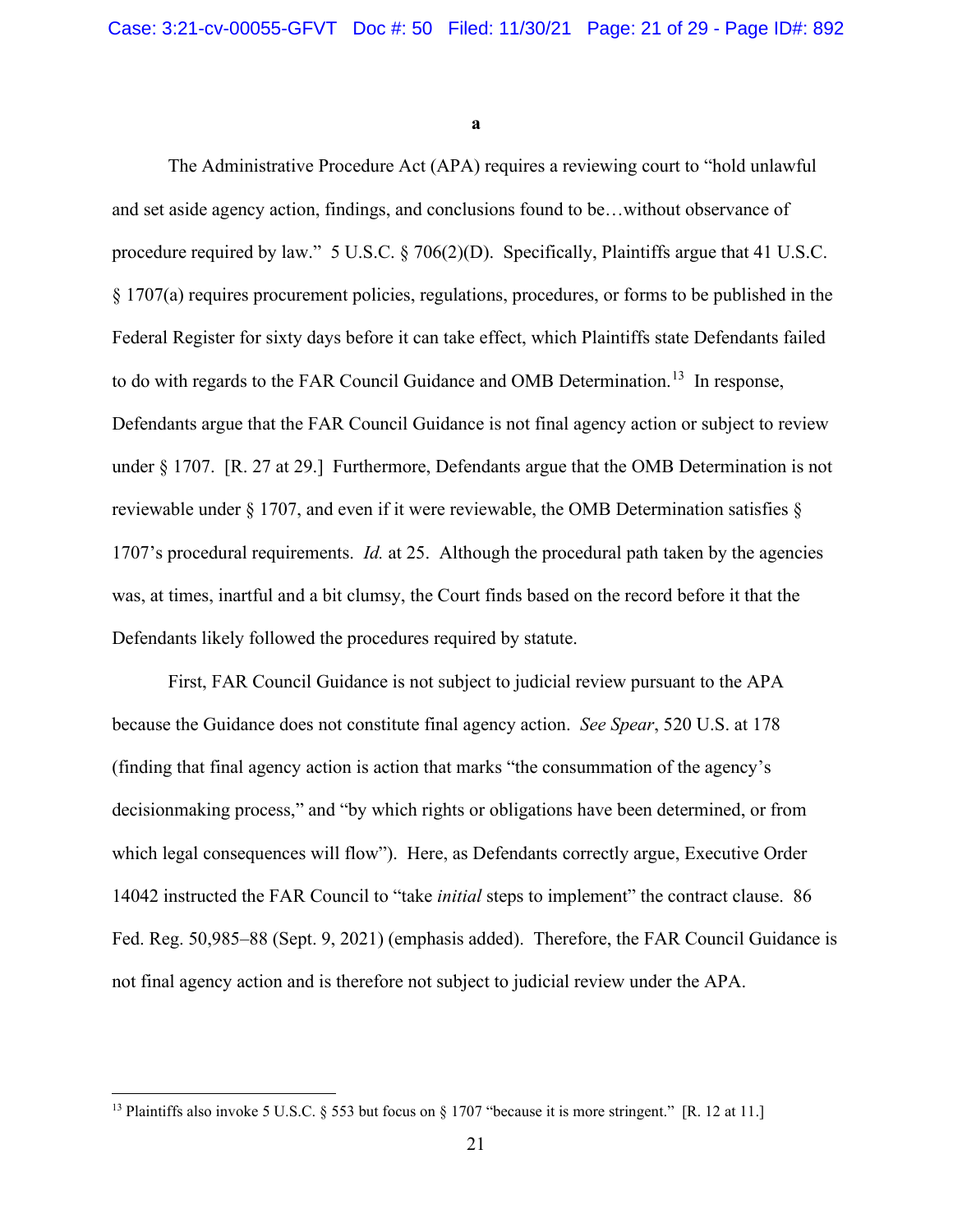Furthermore, § 1707 does not apply to the FAR Council Guidance because it constitutes nonbinding guidance that does not rise to the level of a "procurement policy, regulation, procedure, or form." § 1707. The purpose of the FAR Council Guidance was to "support agencies in meeting the applicability requirements and deadlines set forth in" the executive order, and to encourage agencies to "exercise their authority" in helping contractors and subcontractors insert deviation clauses into their contracts. FAR Council Guidance. Therefore, the Court finds that Plaintiffs' challenge of Defendants' FAR Council Guidance is not likely to succeed on the merits.

The OMB Determination is a bit more complicated. Plaintiffs filed their Motion for a Preliminary Injunction and argued that the OMB Determination failed to "adhere to the process mandated by law." [R. 12 at 12.] However, on November 16, eight days after Plaintiffs filed their motion, the OMB Director rescinded its original Determination and issued a new Determination. 86 Fed. Reg. 63418. In addition to revoking the prior Determination, the OMB Director's new Determination also provided more robust support for the proposition that the vaccine mandate will promote economy and efficiency in government contracting, provided covered contractors more time to comply with the vaccine mandate, and invoked  $\S 1707$  "to the extent that…1707 is applicable." *Id.* 

Defendants first argue that § 1707 does not apply to the OMB determination because that section "does not apply to exercises of Presidential authority like the OMB Determination" in this case. [R. 27 at 25.] However, the D.C. Circuit squarely rejected this argument in *Reich*. There, the Court stated:

That the "executive's" action here is essentially that of the President does not insulate the entire executive branch from judicial review. We think it is now well established that "[r]eview of the legality of Presidential action can ordinarily be obtained in a suit seeking to enjoin the officers who attempt to enforce the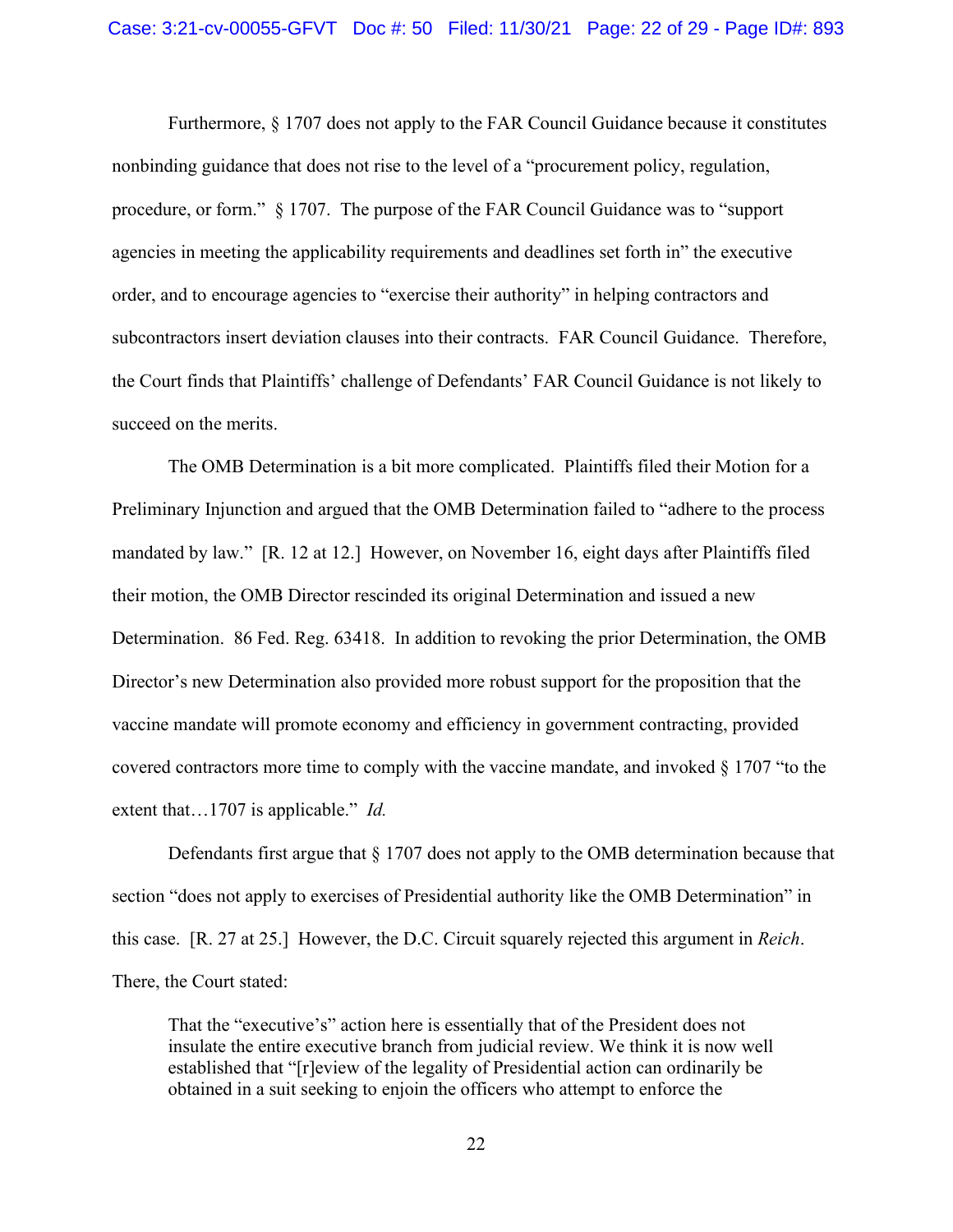President's directive." *Franklin*, 505 U.S. at 815, 112 S.Ct. at 2790 (Scalia, J., concurring in part and concurring in the judgment). Even if the Secretary were acting at the behest of the President, this "does not leave the courts without power to review the legality [of the action], for courts have power to compel subordinate executive officials to disobey illegal Presidential commands."

*Reich*, 74 F.3d at 1328. The Court further explained that "if [a] federal officer, against whom injunctive relief is sought, allegedly acted in excess of his legal authority, sovereign immunity does not bar a suit." *Id.* at 1329. The Court finds *Reich* to be persuasive. *Reich* also involved a challenge to an executive order promulgated under FPASA. *Id.* at 1324. Therefore, the Court finds that review of the OMB Determination is appropriate in this case.

However, judicial review is not fatal to the OMB Determination. From the outset, the Court notes that Plaintiff's arguments pertaining to the September 24 OMB Determination were rendered moot by the promulgation of the new OMB Determination on November 16. *See Akiachak Native Community v. U.S. Dep't of Interior*, 827 F.3d 100, 113 (D.C. Cir. 2016) (collecting cases demonstrating that it is an "uncontroversial and well-settled principle of law" that "when an agency has rescinded and replaced a challenged regulation, litigation over the legality of the original regulation becomes moot"). Furthermore, Plaintiffs argued that the OMB Director failed to either permit notice and comment or invoke § 1707(d)'s waiver of notice and comment. [R. 12 at 11–12.] While this was true of the OMB Director's initial Determination, the subsequent Determination included a thirty-day notice and comment period and invoked § 1707(d). 86 Fed. Reg. 63423.

Plaintiffs argue that the OMB Director's invocation of  $\S 1707(d)$  in its subsequent Determination is "facially senseless" and irrational because the Determination simultaneously delayed the mandate compliance date and invoked the § 1707(d) "urgent and compelling circumstances," exception. [R. 32 at 10–11.] Plaintiffs' argument is well taken, and further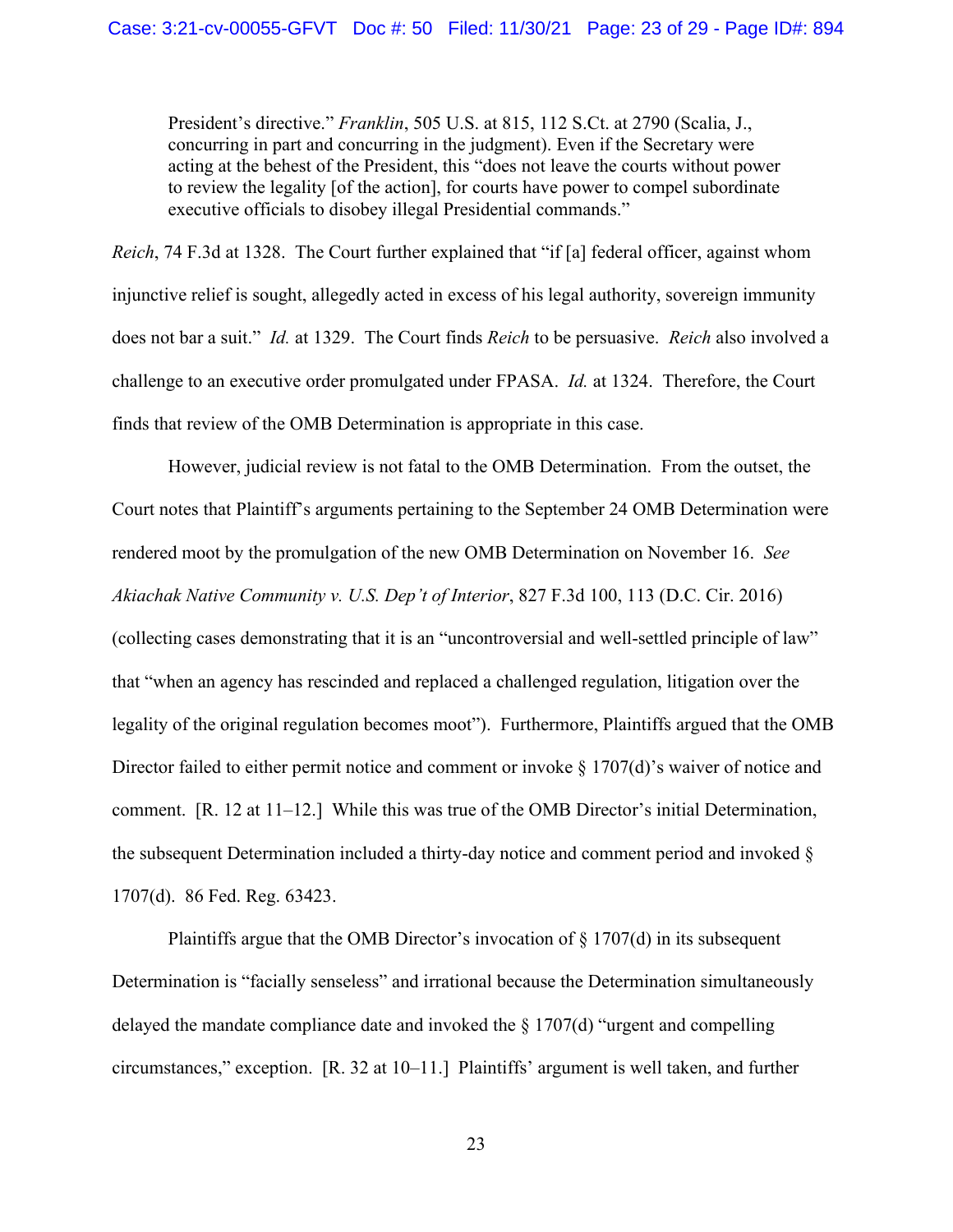review may demonstrate that the OMB Determination failed to follow the proper procedures. However, there is no evidence of bad faith on the part of the OMB Director, and Counsel for the Defendants explained during the hearing in this matter that the compliance date was delayed to benefit federal contractors and ensure that they would have sufficient time to comply with the mandate. Ultimately, based on the limited record, the Court finds that the FAR Council Guidance and subsequent OMB Determination in this matter did not run afoul of the proper administrative procedures.

**b** 

Plaintiffs also argue that the administration's actions in promulgating the vaccine mandate were arbitrary and capricious under the APA.<sup>14</sup> As the Supreme Court recently explained:

The APA's arbitrary-and-capricious standard requires that agency action be reasonable and reasonably explained. Judicial review under that standard is deferential, and a court may not substitute its own policy judgment for that of the agency. A court simply ensures that the agency has acted within a zone of reasonableness and, in particular, has reasonably considered the relevant issues and reasonably explained the decision.

*Fed. Commc'ns Comm'n v. Prometheus Radio Project*, 141 S. Ct. 1150, 1158 (2021).

First, Plaintiffs argue that the OMB Determination failed to explain how the vaccine mandate would "promote economy and efficiency in procurement." [R. 12 at 17.] Second, Plaintiffs argue that Defendants "failed to consider the possibility that their actions would cause a labor shortage." *Id.* at 18. Third, Plaintiff argue that the OMB Determination ignored "costs to the Plaintiffs." *Id.* Fourth, Plaintiffs argue that the OMB Determination failed to consider "lesser alternatives to a vaccine mandate." *Id.* And finally, Plaintiffs argue that the Task Force

<sup>&</sup>lt;sup>14</sup> Plaintiffs' arguments here pertain to both the FAR Council Guidance and OMB Determination. [R. 12 at 17–19.] However, because the Court found above that the FAR Council Guidance was not subject to review under the APA, the Court need only address Plaintiffs' arguments as they pertain to the OMB Determination.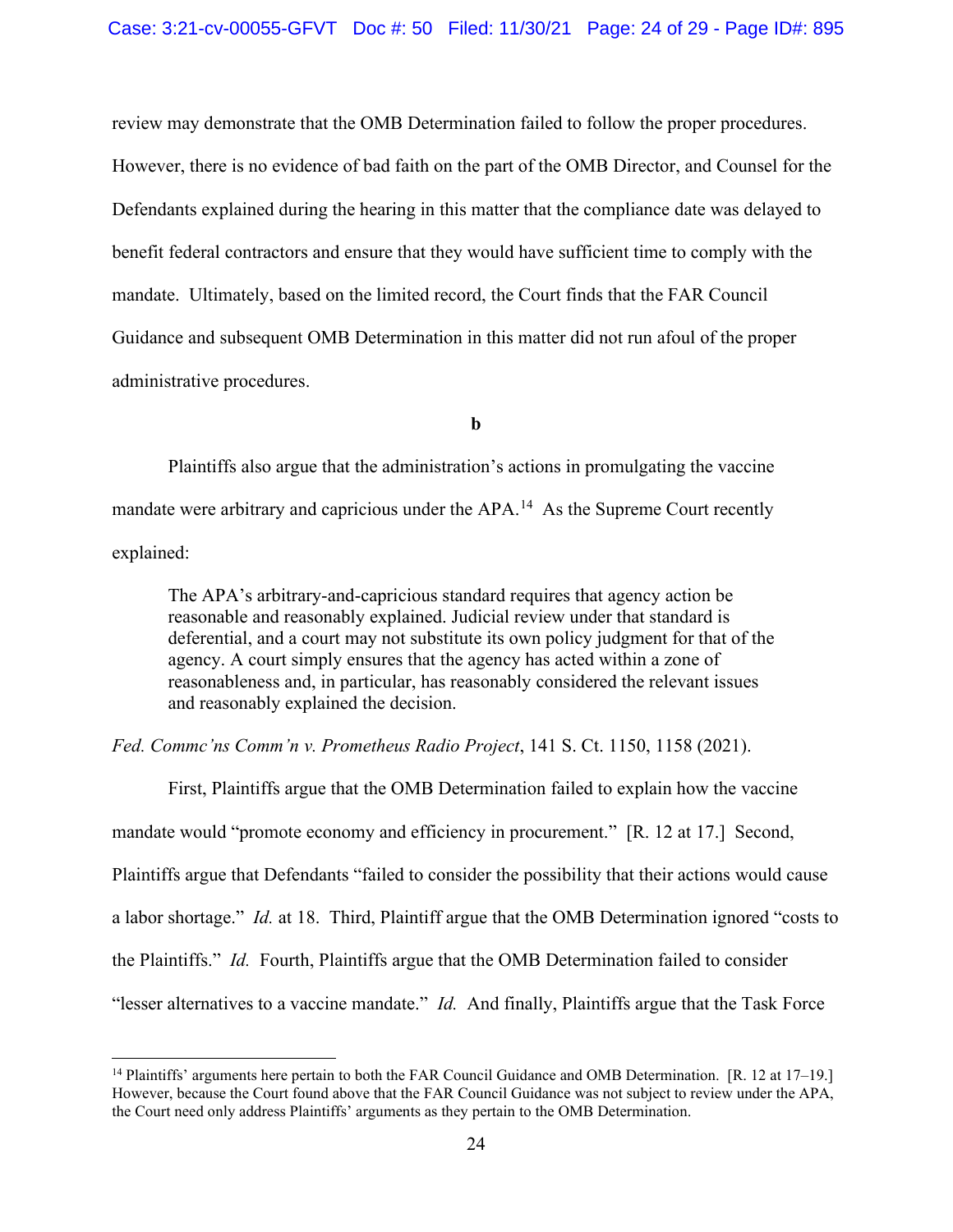Guidance and FAR Council Guidance concluding that the vaccine mandate would "improve procurement efficiency by reducing absenteeism and decreasing labor costs is blatantly pretextual." *Id.* at 19.

Plaintiffs' first argument primarily pertained to the OMB Director's first Determination, which, as explained above, is now moot. It is true that the first Determination only included a 210-word explanation for how the vaccine mandate would create contracting efficiencies. *See* OMB Determination, 86 Fed. Reg. at 53,691–92. But the subsequent Determination promulgated on November 16 included a more thorough and robust economy-and-efficiency analysis. *See* Fed. Reg. 86 63,421–23. Therefore, Plaintiffs' first argument fails.

Similar to Plaintiffs' first argument, the second are third arguments are more applicable to the OMB Director's first Determination than the second. In the OMB Director's second Determination, she specifically addressed potential effects on the labor force and costs of the vaccine mandate, finding that few employees will quit if faced with a vaccine mandate and that Covid-19 vaccination will reduce net costs. *Id.* at 63421–23. It is perfectly reasonable for the Plaintiffs to disagree with Defendants on this point. However, "[w]hen, as here, an agency is making predictive judgments about the likely economic effects of a rule, we are particularly loath to second-guess its analysis." *Newspaper Ass'n of Am. v. Postal Regul. Comm'n*, 734 F.3d 1208, 1216 (D.C. Cir. 2013).

The Court likewise rejects Plaintiffs' one-sentence argument that the OMB Director failed to consider lesser alternatives to a vaccine mandate. *See La Quinta Corp. v. Heartland Properties LLC*, 603 F.3d 327, 338 n.5 (6th Cir. 2010) (finding argument made without elaboration is waived); *see also In re Travel Agent Comm'n Antitrust Litig.*, 583 F.3d 896, 901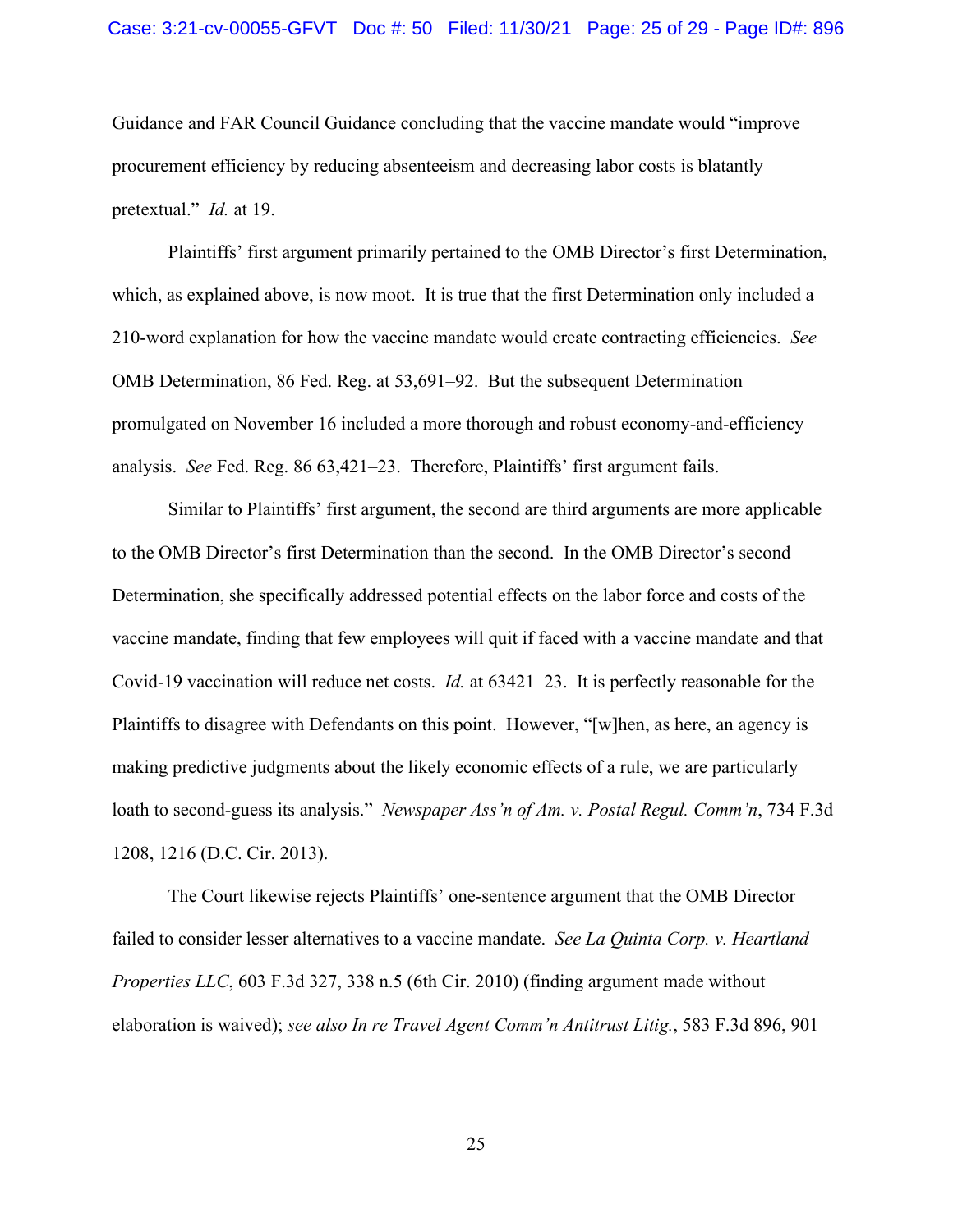(6th Cir. 2009) ("[I]ssues adverted to in a perfunctory manner, unaccompanied by some effort at developed argumentation, are deemed waived.").

Plaintiffs' final argument, that Defendants' finding that a vaccine mandate would improve procurement efficiency is pretextual, also fails. To support this argument, Plaintiffs argue that from the beginning, the President's statements demonstrate that this executive order and the vaccine mandate are an effort to get more people vaccinated. [R. 12 at 19.] However, the Court is "reluctant to consider the President's motivation in issuing the Executive Order." *Reich*, 74 F.3d at 1335. Furthermore, the subsequent OMB Determination provided ample support for the premise that a vaccine mandate will improve procurement efficiency. *See* 86 Fed. Reg. 63,421–23. Furthermore, "a court may not reject an agency's stated reasons for acting simply because the agency might also have had other unstated reasons." *Dep't of Com. v. New York*, 139 S. Ct. 2551, 2573 (2019). Accordingly, the Plaintiffs' arguments that the administration's actions were arbitrary and capricious fail.

**3** 

The Court finds, based on the limited record at this stage in the litigation, that Defendants have followed the appropriate procedural requirements in promulgating the vaccine mandate. However, because the Court also finds that the president exceeded his authority under the FPASA, and for the serious Constitutional concerns addressed above, the Court holds that Plaintiffs are likely to succeed on the merits as to their preliminary injunction. Furthermore, the Court finds that Plaintiffs are likely to suffer irreparable harm without preliminary relief and that preliminary relief is not contrary to the public interest.

Plaintiff agencies and contractors are now having to make tough choices about whether they will choose to comply with the vaccine mandate or lose out on future federal government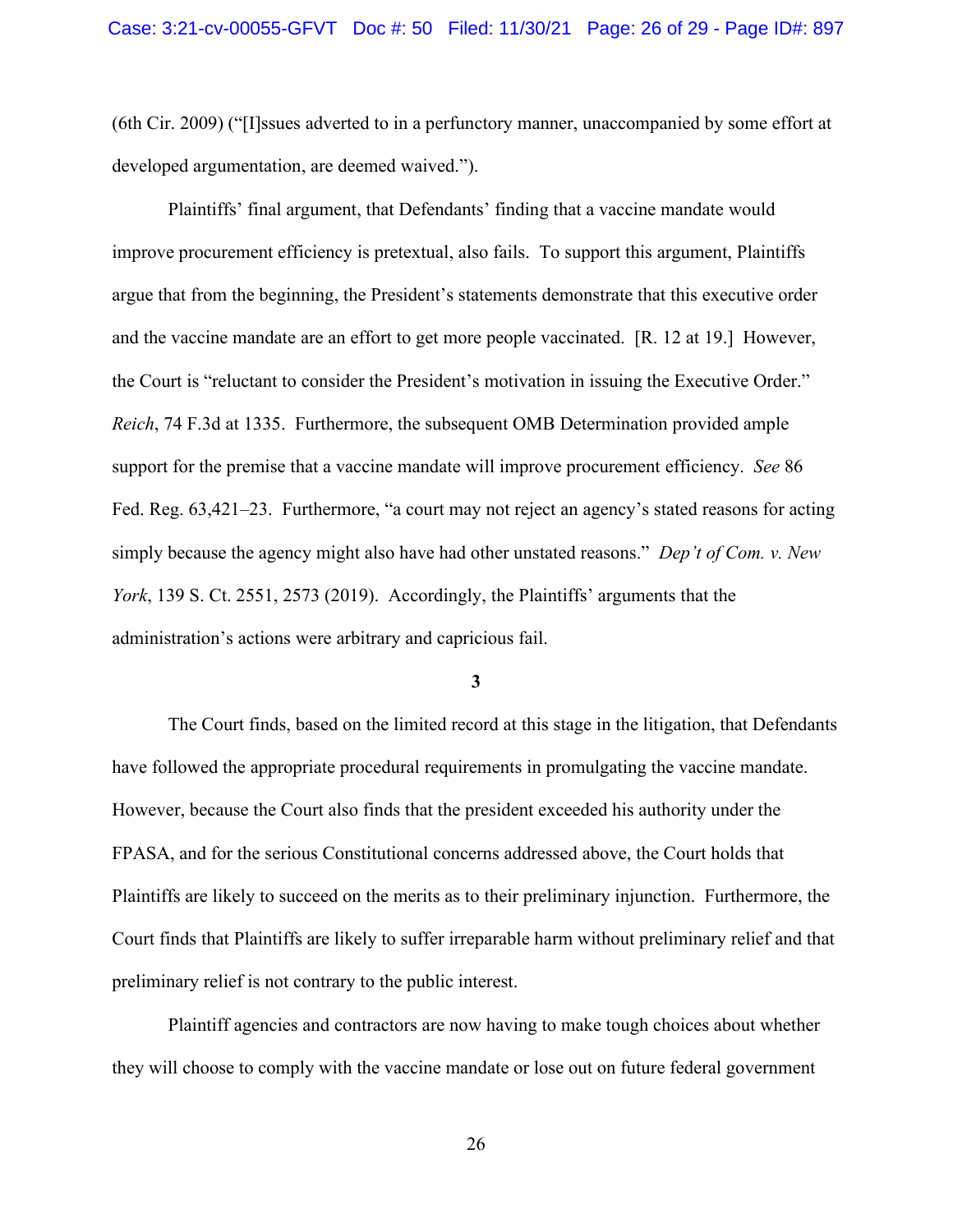#### Case: 3:21-cv-00055-GFVT Doc #: 50 Filed: 11/30/21 Page: 27 of 29 - Page ID#: 898

contracts. For the individual Plaintiffs, "the loss of constitutional freedoms 'for even minimal periods of time…unquestionably constitutes irreparable injury.'" *BST Holdings, LLC*, 2021 WL 5279381, at \*8 (quoting *Elrod v. Burns*, 427 U.S. 347, 373 (1976)).

Furthermore, "complying with a regulation later held invalid almost *always* produces the irreparable harm of nonrecoverable compliance." *Id.* (citing *Texas v. EPA*, 829 F.3d 405, 433 (5th Cir. 2016)). And the States "have an interest in seeing their constitutionally reserved police power over public health policy defended from federal overreach." *Id.* Finally, "any abstract 'harm' a stay might cause…pales in comparison and importance to the harms the absence of a stay threatens to cause countless individuals and companies." *Id.* Therefore, Plaintiffs have satisfied the requisite preliminary injunction factors in this case.

## **C**

Lastly, the Court must consider the scope of its injunction. The Sixth Circuit has held that a "district court should limit the scope of [an] injunction to the conduct 'which has been found to have been pursued or is related to the proven unlawful conduct.'" *Howe v. City of Akron*, 801 F.3d 718, 753 (6th Cir. 2015) (quoting *E.E.O.C. v. Wilson Metal Casket Co.*, 24 F.3d 836, 842 (6th Cir. 1994)). The Defendants' actions affect Kentucky, Ohio, and Tennessee, as well as the additional two plaintiffs in this case. However, individuals in every state in the country are affected. While it is true that the evidence presented by the parties primarily relates to Kentucky, Ohio, and Tennessee, this Court's ruling rests on facts that are universally present in the federal government's dealings with contractors and subcontractors in all of the states. Consequently, this Court must consider the breadth of its injunction. Should it temporarily enjoin enforcement of the vaccine mandate for contractors and subcontractors as it relates to (1)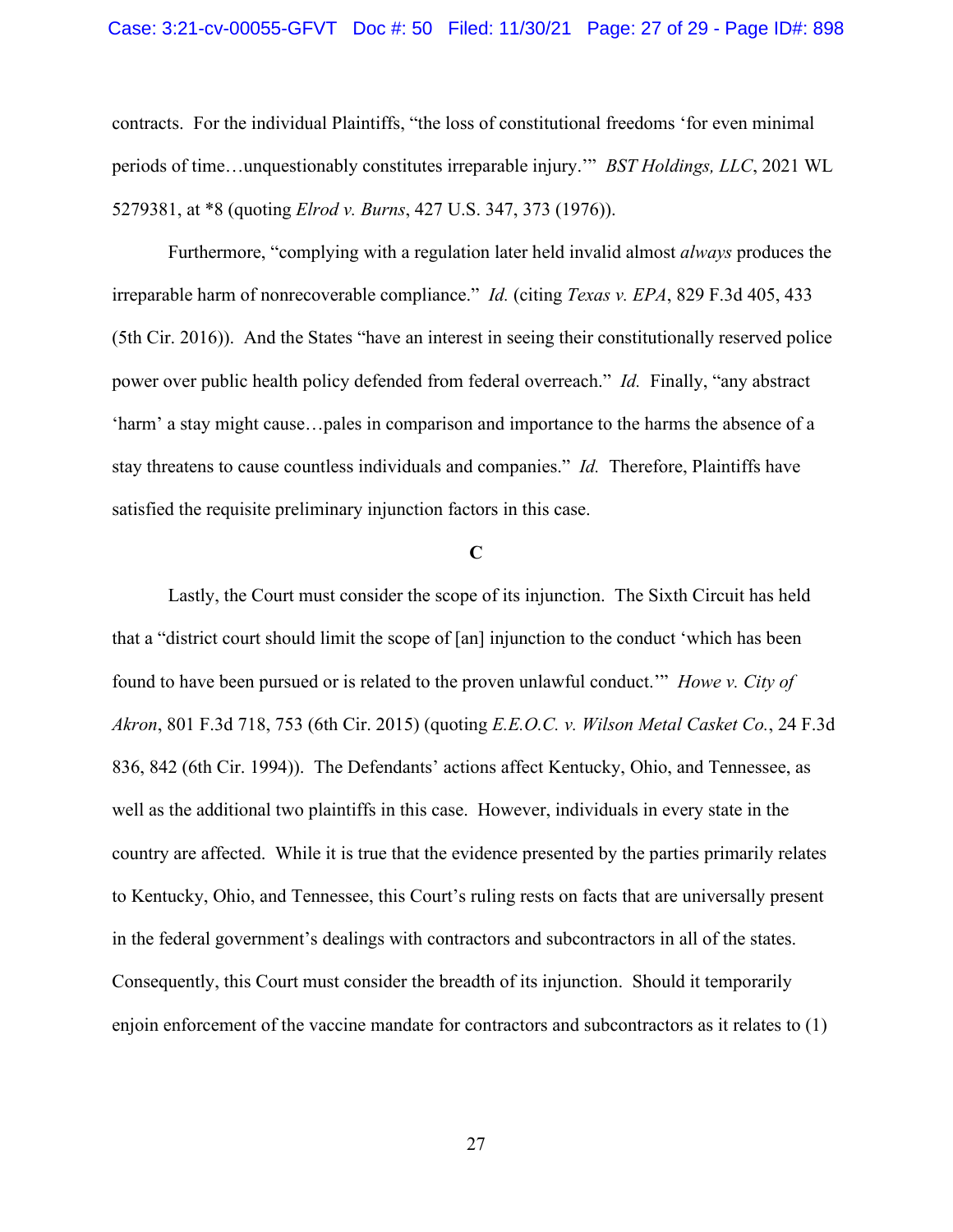the Eastern District of Kentucky (this Court's District); (2) Ohio, Tennessee, and Kentucky (the entities before the Court); or (3) all of the States (both parties and non-parties).

In *Trump v. Hawaii*, 138 S. Ct. 2392, 2424 (2018) (Thomas, J., concurring) Justice Thomas discussed the increasing frequency of "universal" or "nationwide injunctions." Justice Thomas expressed his skepticism of such injunctions, noting: (1) historical principles of equity in Article III courts; (2) the recency of nationwide injunctions; (3) and the properly limited role of district courts. *Id.* at 2425–29 ("[In the past, as] a general rule, American courts of equity did not provide relief beyond the parties to the case"). Justice Thomas found that the sweeping relief brought by nationwide injunctions likewise brings "forum shopping" and makes "every case a national emergency for the courts and the Executive Branch." *Id.* at 2425. Instead, district courts should allow legal questions to percolate through the federal court system. *Id.* Justice Gorsuch affirmed this notion in *Dep't of Homeland Sec. v. New York*, 140 S. Ct. 599, 600 (2020) (Gorsuch, J., concurring). Noting that "[e]quitable remedies, like remedies in general, are meant to redress the injuries sustained by a particular plaintiff in a particular lawsuit," Justice Gorsuch found that nationwide injunctions "raise serious questions about the scope of courts' equitable powers under Article III." *Id.* Not only are such injunctions impracticable, they "force judges into making rushed, high-stakes, low-information decisions." *Id.* Careful review by multiple district and circuit courts, on the other hand, allows the Supreme Court the benefit of thoughtful and, at times, competing outcomes. *Id.*

Although the debate over the proper scope of injunctions is ongoing, this Court believes that redressability in the present case is properly limited to the parties before the Court. Consequently, the scope of the permanent injunction shall apply to Kentucky, Ohio, Tennessee and the additional sheriff plaintiffs before the Court in equal force.